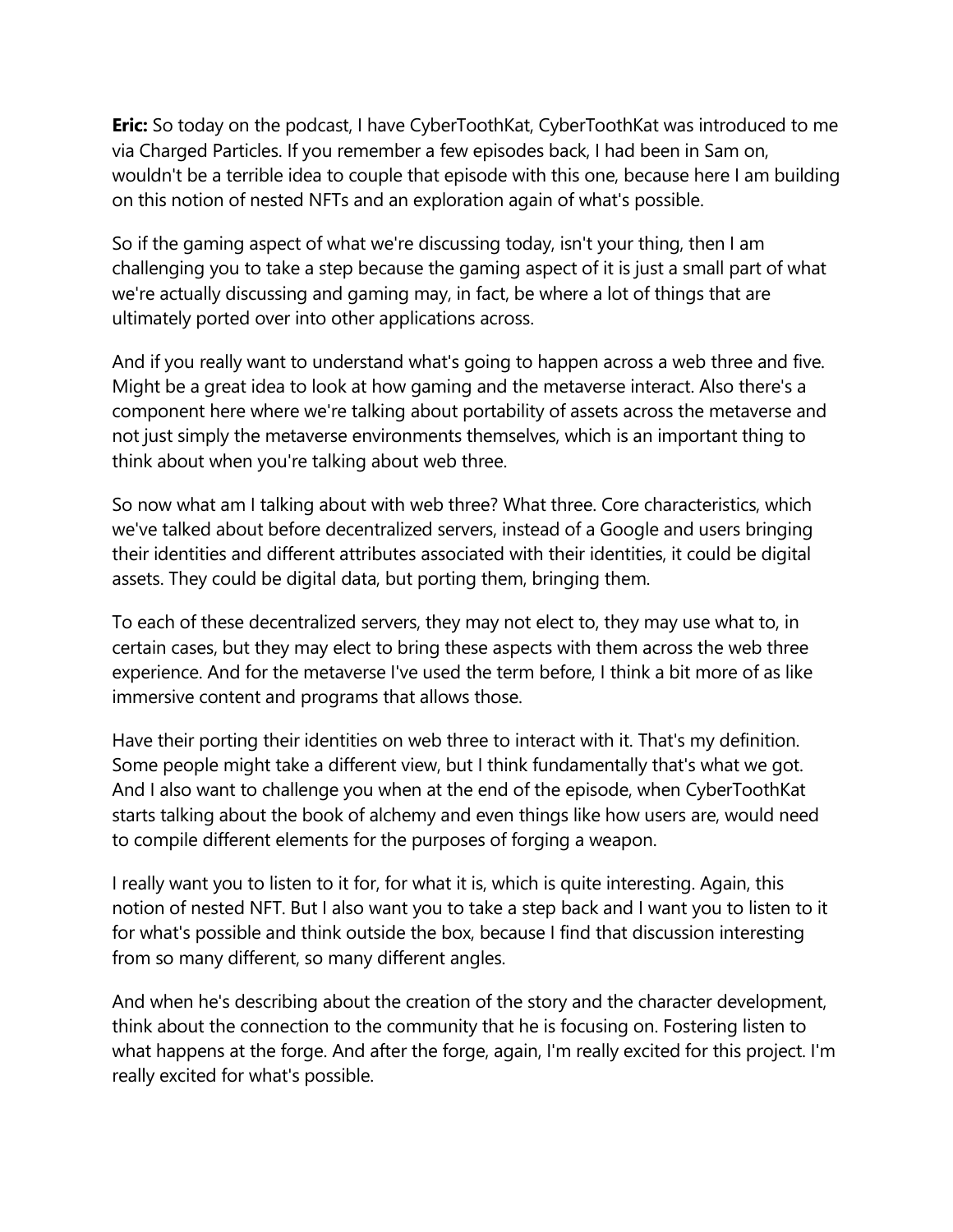And also I'm going to apologize for my mixing references to the metaverse. I use hyperverse. I use multiple. I really just hate the fact that Facebook owns the term Mehta now. So with that, I bring you the episode with CyberToothKat. And again, if you like this podcast to share it, please share it. I want to spread the word I want people to, to benefit.

If you think it's beneficial again, thanks so much for being a supporter and I will bring you the episode now.

Welcome to The Encrypted Economy, a weekly podcast featuring discussions exploring the business laws, regulation, and technologies relating to digital assets and data. I am Eric Hess, founder of Hess Legal Counsel, I've spent decades representing regulated exchanges, broker dealers, investment advisors, and all matter of FinTech companies for all things, touching electronic trading with a focus on new and developing technologies.

So today on The Encrypted Economy, we have CyberToothKat joining us on the podcast.

Welcome CyberToothKat.

**CyberToothKat:** Thank you. Thank you. It's a pleasure to be here.

**Eric:** So today we're going to be talking about, not so much what is commonly known as the metaverse, which we'll cover on a definitional perspective, but talking about the ability of bringing digital assets across systems and NFT character.

Different accessories for those characters and at the head of the charge here, we have CyberToothKat to help fill out this topic. Cyber tooth, cat let's start with the origin story.

Oh, so I've worked in games sort of traditional games, not metaverse games, AAA ish level games since about 2011, 2012 as a character creator and a.

Creative director. And then also as a producer, so games have been the hub of my life for more than a decade. And I discovered crypto and NFTs actually tried about one year ago almost to the day. Really? It was maybe we're a week off. I'm newer to the NFT space, but of course not to the concept of the metaverse, which is not fundamental to the NFT space.

So what I began to do last year was I began because I'm a prolific artist, as well as a, a game professional. I began to make an FTS and to build community and, and did a really fun, big drop in September. That was on a platform called copper launch.com and there were 40 NFTs and it was it was like a Dutch auction style; liquidity balance or pool drop.

And it did extraordinarily. People like the art, they love the Dutch auction style and that kind of launched me full-time into NFTs. And of course, with my gaming background and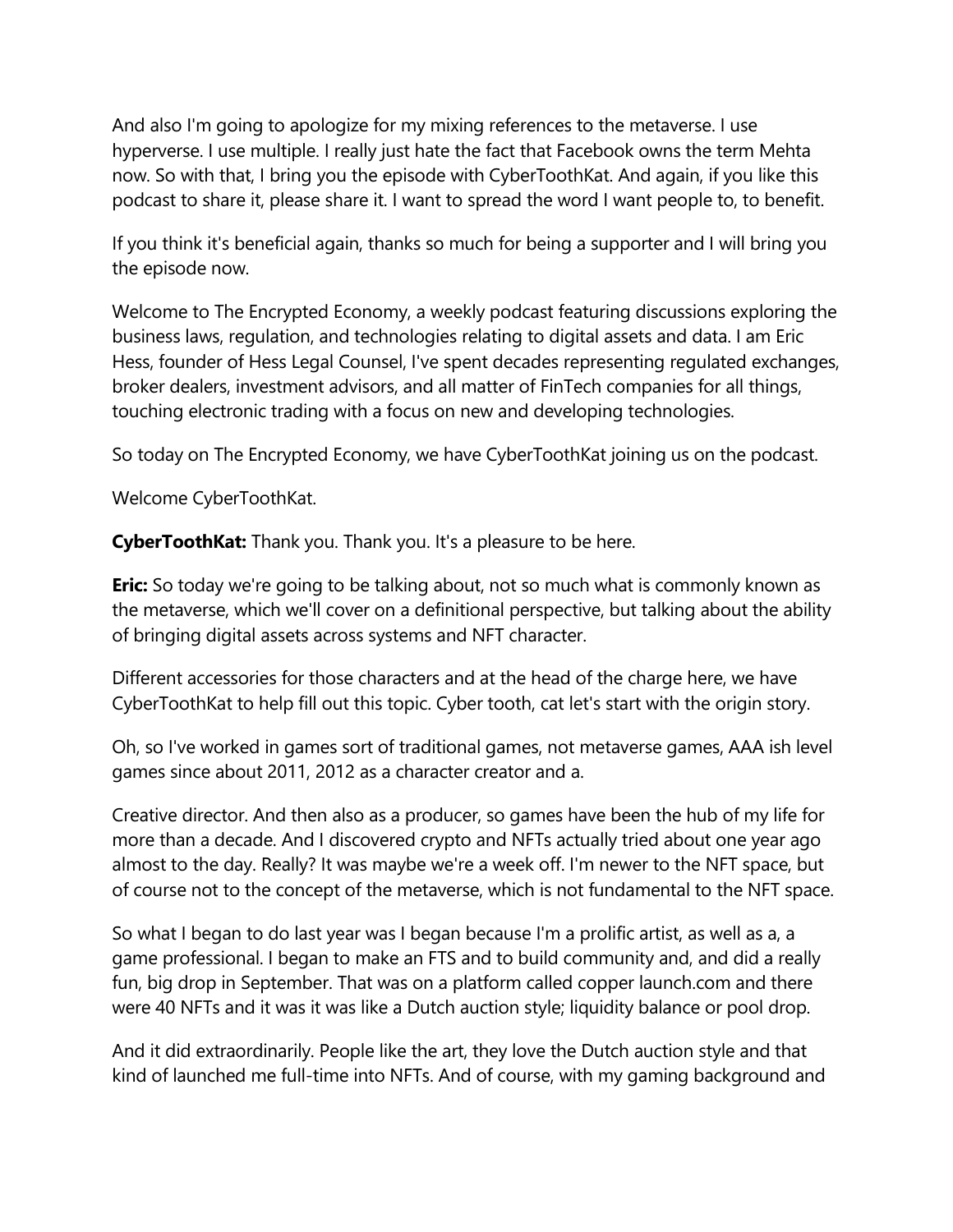having some success with MFTs and seeing that there was a bit of a dearth, honestly in good crypto metaverse positioned gaming.

We're going to make a game. And so I've been gearing up for that since about October and going to start really, you know, honest full-scale development, most likely around the end of February, that's some early stuff going on, but we're really going to hit the ground running and just about a month.

Excellent know, you talked a little bit about how you view the NFT space today, and it's a broad space. You know, but how do you view like NFT content today in relation like th the state of the space in relation to what you do from like a gaming or a gaming asset

**CyberToothKat:** perspective? And I don't want to talk, I don't want to share too many of my opinions, I guess I'll say about the broader NFTs base.

It's a real mixed bag, all these different spectrums of people. And most of it honestly is like prospecting. It's, it's like any other collectible rush where people really see some value there. They can flip the JPEG, as we say, flip and Peggy's and you can come in and buy new and low.

And what do you know, six months later, you're, you're a millionaire or whatever it may be. And most of that's hyperbole and hype, it's not really. For the vast majority of people, but some of those early adopters, crypto punks, board, apes, et cetera, have, have really done well then has permeated the whole space with this idea that you can come in, be smart at flipping and, just, just have your, your portfolio explode.

I don't think that's much of the reality. And again, without sharing too many of my opinions would probably have a big bubble here. That's in danger. Without going too much further of probably bursting on a lot of people. But you also have these art collectors in this space, and you have people that are really here because they love this idea of a nonrefundable token.

That's what they really love about it. They love blockchain technology and the CNM section because. Creative people and that technology as a way to bypass a lot of the gatekeepers and actually have, real value in the, our real value in the creator. If you're a musician and you probably love this, right?

Because maybe you don't have to sign with a big label and, Be a slave for 10 years and give all your sweat, blood, and tears. And the label does really well. And you do mediocre, maybe you can actually interface directly with your audience through the blockchain technology and really keep that value for yourself and for the people that are buying your art.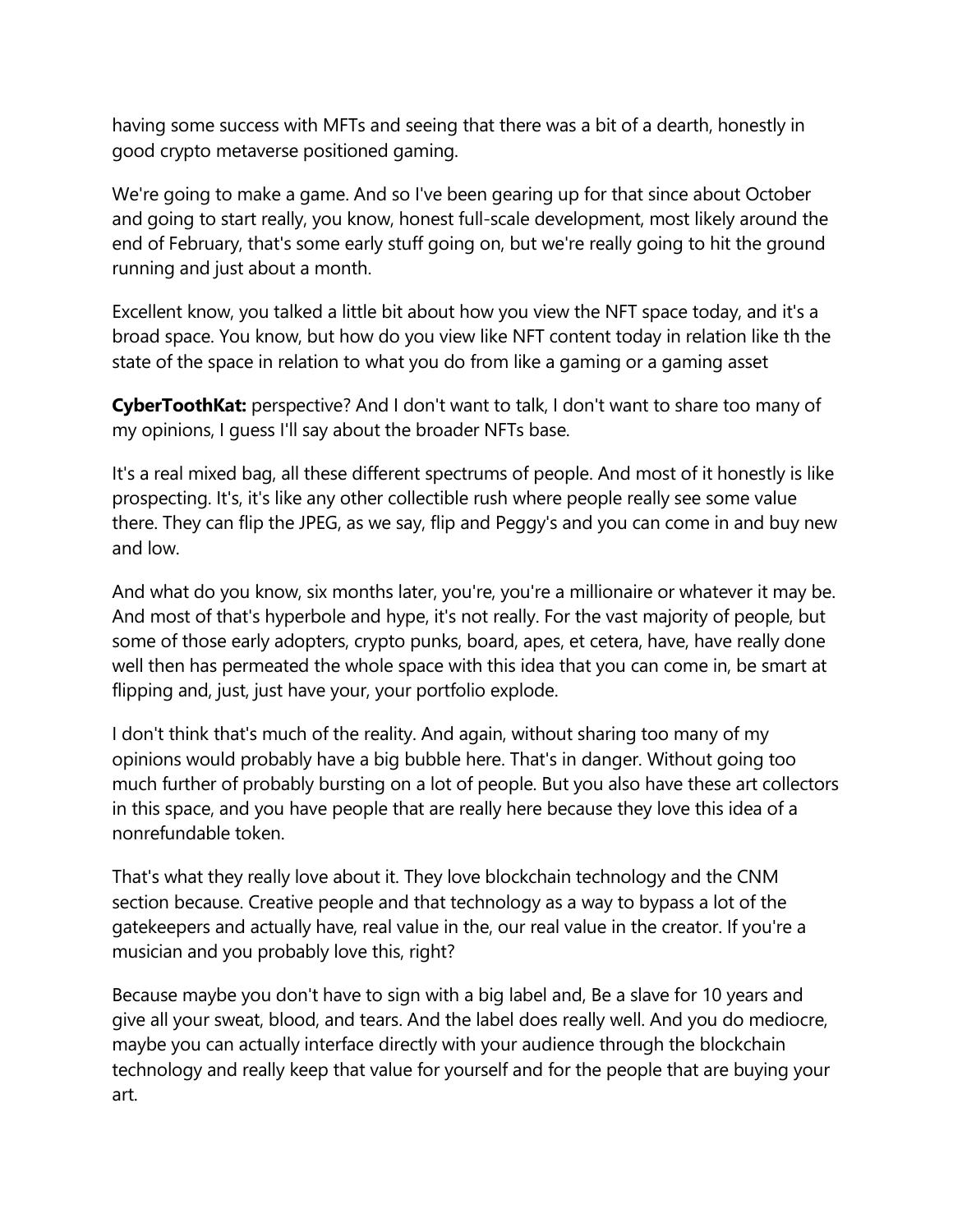So there's this whole spectrum there with NFTs in, honestly, I'm not sure really where we're going to land. It's a mixed bag right now. It's probably going to stay a mixed bag for quite a while. But in relation to what I want to do in this space and specifically to gaming, I felt. The technology is young, and the audience is emergent.

The technologies emergent and the audiences emergent in that we don't really know what beautiful things serendipitously or otherwise might explode forth in this space. Plus, we've got this concept of the metaverse, which everyone agrees is. But we don't really know what it's going to be. And we don't really know what apparatus and what formats will really offer an end in the vision.

We have ready player one, as a movie that, that kind of shows us a vision of what might be. And we have some things out there that are really early, really quite broken, I think, versions of that, but I believe that NFTs and blockchains will, will lead the way. Into the metaverse, whatever that's looking so what I want to do with the NFT community and with blockchain technology is on the curve of that as it develops and to be making games and to be positioned toward the future. So that as it's developing me, my NFTs, my company, the game that I'm creating will be agile. To be at the forefront of that and capture the best, hopefully of everything that's happening to make something really new and unique.

## And

**Eric:** when we talk about NFTs and the context of gaming, in many cases, when you're buying an NFT, you're buying a link and other cases, there are some elements built into the hash function that allow you to reproduce your unique asset. How do you view that evolution impacting gaming and putting things on the, on the metaverse?

**CyberToothKat:** or you touched on something really.

But as you said, sometimes when you're getting enough tea, you're really getting an NFT. Sometimes when you're getting an NFT, you're not, you're getting a thing that's positioned as an NFT. You're getting a thing that sort of functions like an NFT, but it sounds some private servers somewhere. And if someone turns off that server, what happens to your permanent blockchain, non-fungible entity?

It's gone. That's not what we were promised, that's not why I, why I get an NFT. So the technology itself, you have to know what you're doing because a true nonrefundable token is not, behind some centralized server somewhere that can be you know, manipulated, turned off suspended, et cetera.

Give me one moment. I'm gonna inject this cat. I'm so sorry. He's gone. Crazy. Wow.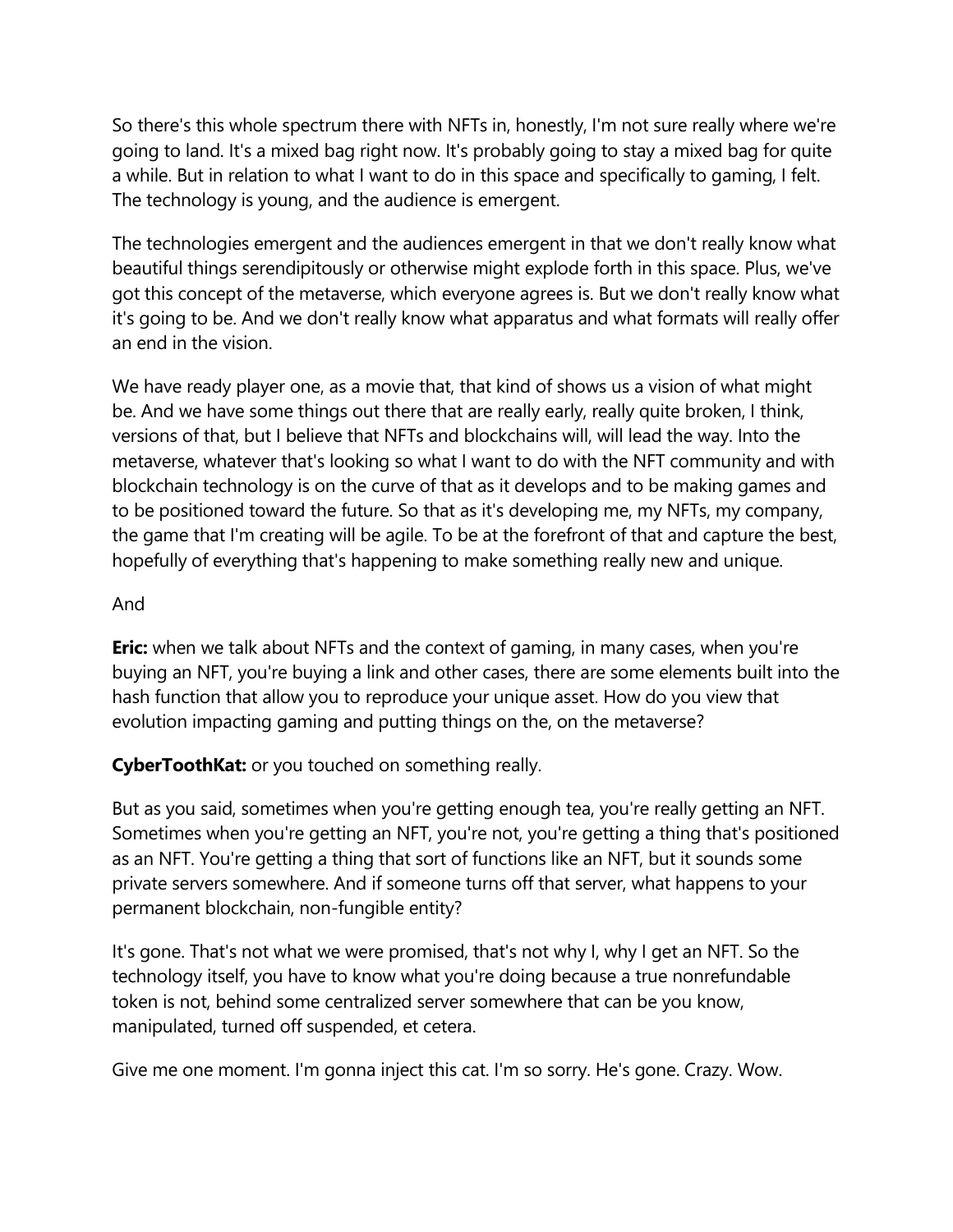**Eric:** So to get back ironic that CyberToothKat is having an issue with his cat this

**CyberToothKat:** morning. But continue. I, I told them like what the cat's teeth no less so don't want to misbehave, but he, he's not really on my team. So there's, there's things to really consider because the main thing we're doing with an NFT is we want it to be to last forever.

If we buy it, we want it to be ours forever. If that's what we want, that's what we were promised with a blockchain, right? Like this permanent immutable. Have a non-fungible token, an ERC or whatever it may be, depending on what chain you're, you're getting it on. That's there forever and there's noted on the chain as ours, or unless we sell it or something, then we're still in that block.

That's the real allure of the game to get to you, your true question here is to have this immutable force that is out there that time blocks. As opposed to a more traditional gaming where it's very much the man behind the curtain, it's very much wizard of Oz. It's very my, when people are buying downloadable content and doing an invest in so much time and money, and then the game developers sometimes for good reasons, sometimes not make a big switch, you lose your content, you, you lose your community, all of these things that have enraged people for so long, because it's very, very centralized.

The beauty of blockchain should be that it's decentralized, of course, that you have a certain vested stake in ownership that it is. Immutable that it is non fundable, it's unique. And with that in games, I just believe that we can do some truly innovative and incredible things, but we're not, we're not there yet.

It's again, it's extremely emergent and it will require people that really have the right values that are truly embracing a decentralized vision to pardon. Come up with some great ideas, stay with the technology as a, as an emerges, defend the things that are important about it. And get that stuff done.

So I hope I'm answering your question, but what I'm really saying is we're so early, then I'm not entirely sure where it will go, but I know where I want to be in that space. And I know how I want the book of alchemy to be positioned in that space. And that's the whole reason why.

**Eric:** Yeah. And, and to your point, Vitalik Buterin was inspired by that very issue with world of Warcraft when they changed some, a function.

I guess I'm not a world of Warcraft Kraft buff at all, but they changed something in it that caused him to lose, lose out, and there was no nothing he could do about it. And that, that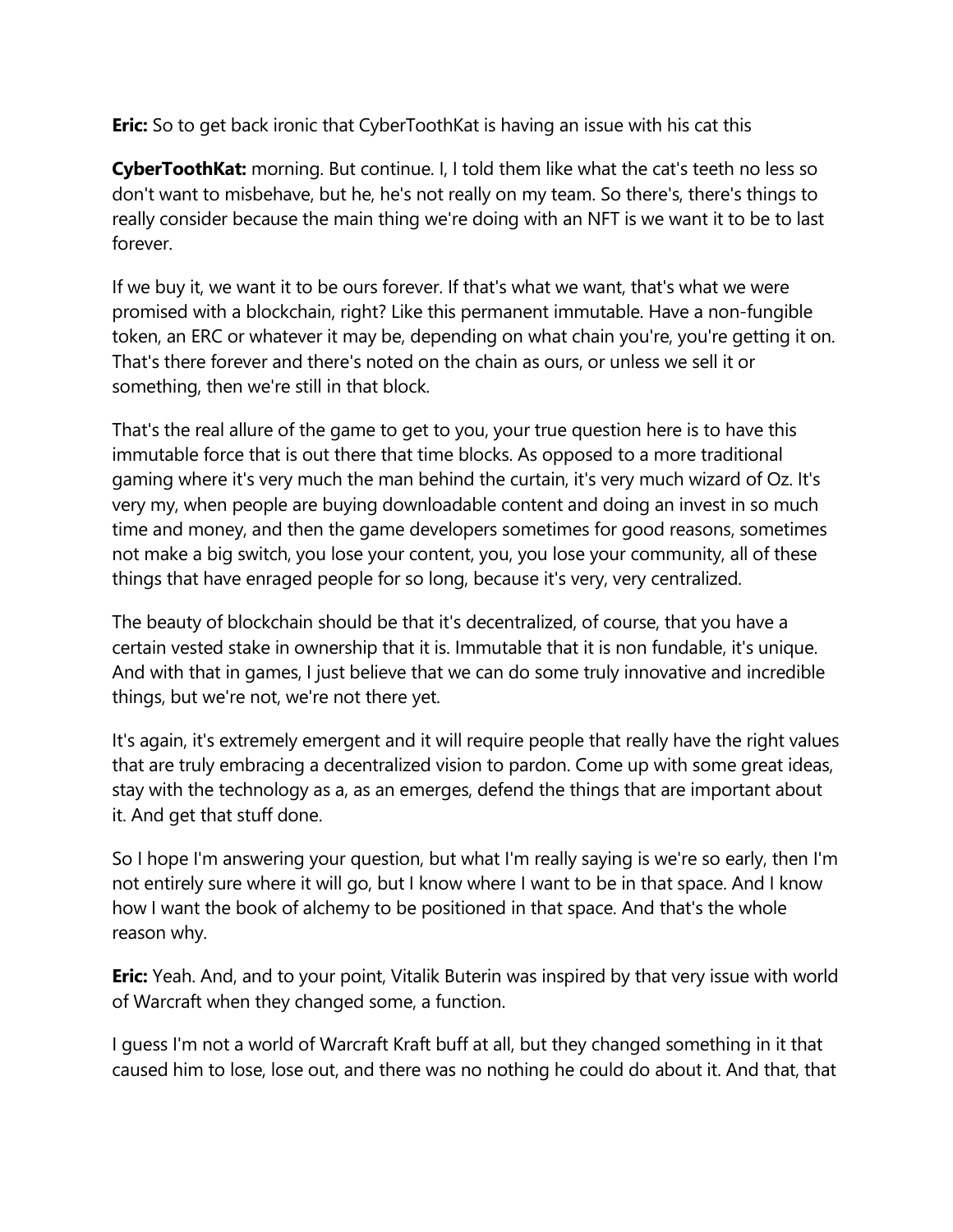was largely an inspiration for him moving toward a de-centralization a decentralized system. So yeah, it's

**CyberToothKat:** definitely his defining moment and we won't talk too much about world of Warcraft.

For blizzard and for that game, that games just been cherished by millions and millions of people. But if you look at the company itself right now, serious, serious problems across the whole company. And as you said, these are the things that are pushing people into defy crypto blockchain, because we just don't want to have to deal with that stuff forever.

The technology is here, and we want to embrace it properly.

**Eric:** Right. And let's talk a little bit about some of the early. Metaverse type environments like second life. Now, second life doesn't have this notion of portability from outside second life, but I think many would define it and correct me if I'm wrong.

As probably one of the earliest examples of a metaverse or certainly one of the earliest examples of a fairly successful in sustaining metaverse maybe let's talk a little bit about. Second life and what the metaverse promises that second life does not

**CyberToothKat:** do. So I've looked into second life, and I know it from a peripheral perspective, but, just to lay it out there it's not, metaverse, it's Meta, Versie, it's very, because it's really not a game as far as you go in and you level up and your chief objectives are things that we generally associate with games.

It's very much like have you ever seen there's a movie that came out. I think last year called. And their whole idea was to build a metaverse where you can just go in and chill. You just sit in a lawn chair and sip an iced tea and to watch the world live and breathe. The second life is a bit like that, and that it's really a place to just go in and hang, there's not all these objectives and things.

It's metaverse in that perspective that it's sorta like a digital world. Where you can go on and get, get your avatar and things. Of course, it's got all these, these issues, right? Because it was really big, I think, around the end of the two thousands. And that's evolved a little bit, graphics are crunchy and it's just a little bit underdeveloped in these tyApes of things.

So that's a really nice case study for an entry point to the metaverse, but I think what we're being promised and what we're hoping for in the metaverse is something way more engaging and compelling that you could choose. Do I just want to sip iced tea in this lawn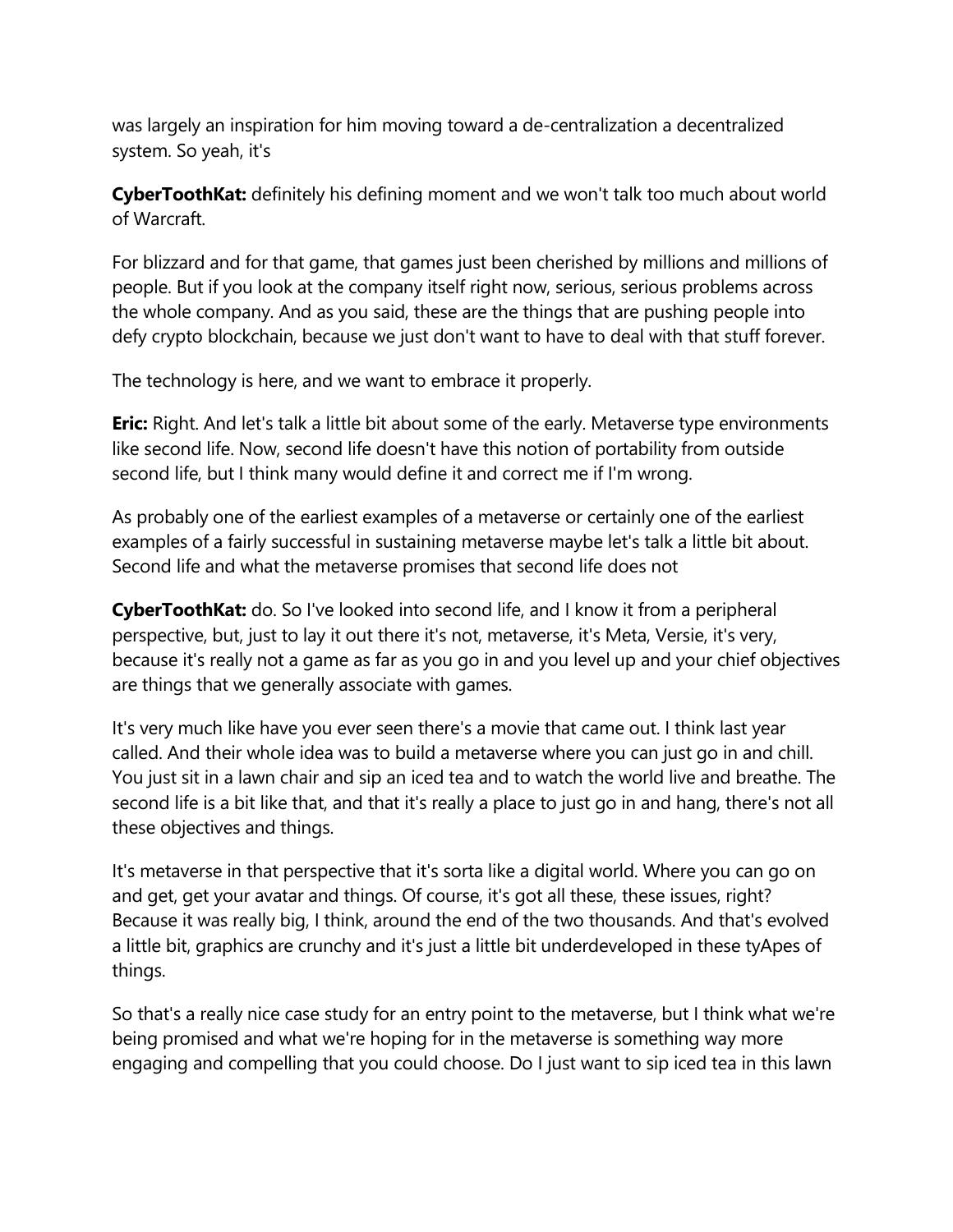chair and watch graze on, beautiful grass or, do I want to go full alpha pup and, take the castle and, and fight nights, but I'm not going to be a night?

Of course, I'm going to have a fully automatic, drop it from orbit nuke. I'm just going to go in. And when you know what, Set that off again, the ready player. One scenario, if you've seen that film we've for me, the one last thing that I'll say, and I hope I haven't dodged your question all cause so many thoughts come to mind, we're wearing these giant things to go around a virtual reality, right?

Oculus all these different things. And I have friends that have worked in that industry have made beautiful games for these VR or even AR devices. My personal opinion is that that technology has to radically improve. If we're going to feel it more. I just watch an ABC. My Alexa prompted me. My Alexa echo prompted me just yesterday.

Oh, ABC just did this thing on the metaverse, and I watched it and you've gotten this girl and she's about 95 pounds. And the thing on her head, like she can barely eat. But at the end of the, of the show, of course, as, as this news correspondence, he was like, I felt so immersed. Everything felt real. I'm like that.

No, you didn't. You were struggling, from the very beginning of this. So we have so many technological things that really have to come in light. Now, one good innovator, I, I think could solve it. So my position is this stuff is about to get fixed. I just really believe it sooner rather than later, maybe it won't be that.

Now you have headgear that you really love. Maybe it will be that it's more AR than VR or whatever it may be. But the beauty of the metaverse is that we're coming into a place right now where stuff like second life, the hand is vision, but. Inhibitors, technologically. I think those inhibitors are going to go away really quick.

And I think if we have a good vision, if we're not just throwing, we'll talk about book of alchemy for not just slinging mud against the wall to see what sticks we could really make something, something beautiful and engaging that. And we'll talk about inter-operability too because that's important.

But my whole spiel here has been that I think the technology has to. Do a quick quantum leap here before we really are talking about a metaverse.

**Eric:** And before we start to dial in a little bit more on some of the asset portability we'll, so we'll take a bigger picture view. Activision was recently acquired by Microsoft.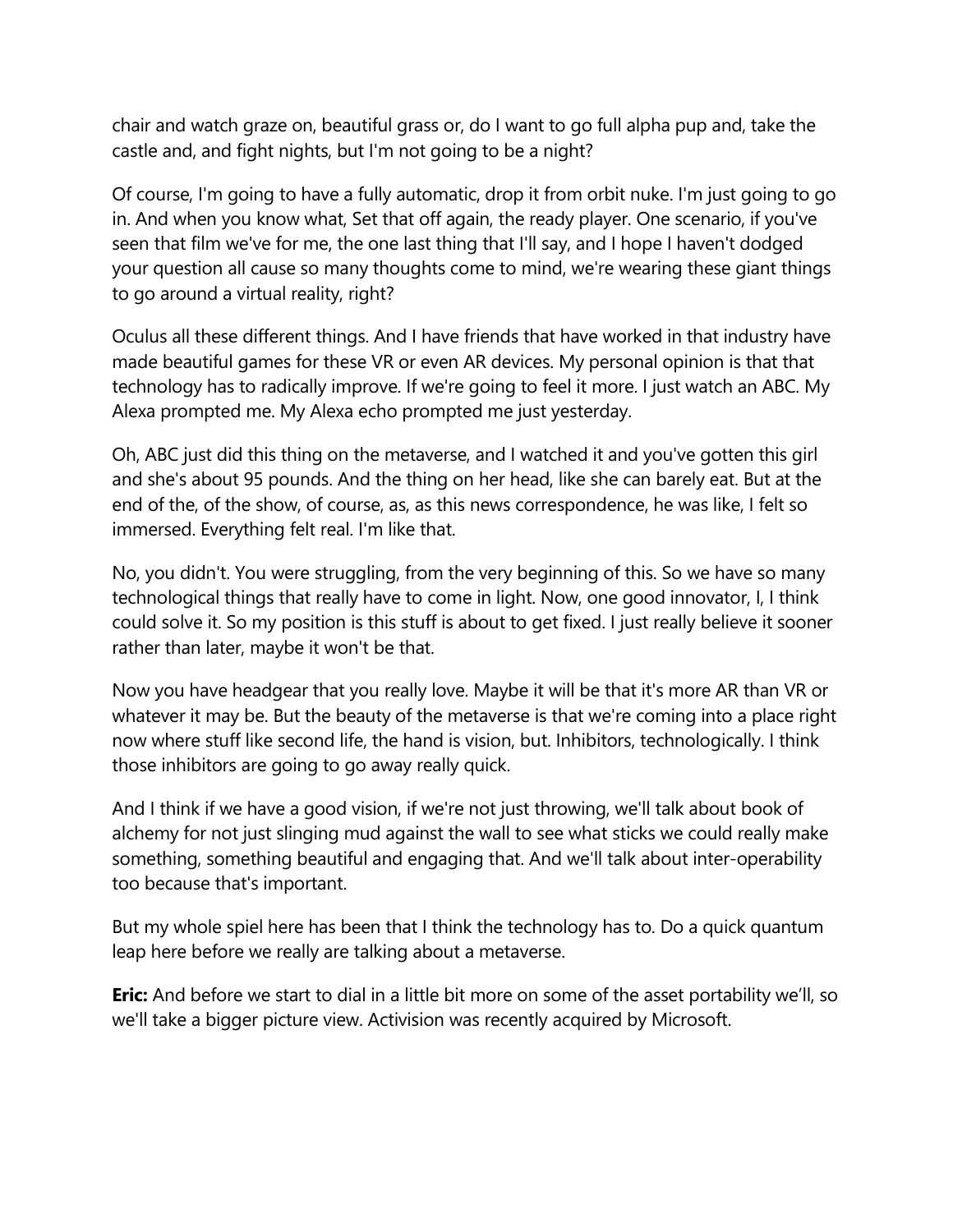Obviously you've got Google, a Google. You've got all, you got Google working on it. You've got Facebook renaming itself, Meta D there seems to be. To enter into this space. I've heard one person liking it to a war over batting practice. So

**CyberToothKat:** let's take Meta itself as a case. This is Facebook. This is Facebook and a year or so ago, they made separate logoi for all their, all their little, all of a sudden we have Instagram, Instagram by Facebook.

We had this product by Facebook, and they started to create a through line or a thread for all those things. You could see, they were gearing up for something. And what happened of course, a couple of months ago is they rebranded their whole company to. Clearly a notion to the metaverse and a sense that Facebook is trying to tell us, oh, we really want to play with all you guys in the metaverse.

You love Facebook so much that it just seems natural. Of course, that we would become the hub to your metaverse will every single person I know that understands the company of Facebook. And that knows the real vision of the metaverse was like, that was a below the belt. To the rest of us. We do not want a Facebook like entity leading the way in the metaverse.

That's the. Of what we want in the metaverse. I'm not going to get into privacy and all these things, it's just this idea that Facebook being an incredibly sort of centralized privacy risk or even privacy averse entity has come in and called themselves Mehta as though they're going to lead the way has everyone's hackles up and raise some really big red flags, because I want to say again, the beauty of the metaverse will be a very decentralized.

On gate keeping scenario, where we can interact with all kinds of creators and NFTs and environments and, and companies that want to play nice with everyone. Facebook calling themselves Mehta is the opposite. It's going in completely the wrong way. And I won't get into, Microsoft haven't helped us and an Activision and all these things, all these big mergers, and I won't talk about star wars, the kind of the love of my life since a child being bought by Disney and what it has been.

Under this bizarre Disney owns, it's always the word. When we see all these separate entities that are really compelling being brought under the same envelope, because that's the opposite of what we've been promised through decentralization and defy and blockchain technology and stuff. So that for me, is all a big red flag to answer your question.

I don't see any of that going anywhere. Good. And the real rough. In the metaverse right now is to be out in front of that, the hope that developers like myself and other small groups that really have come because we're passionate about the space and we're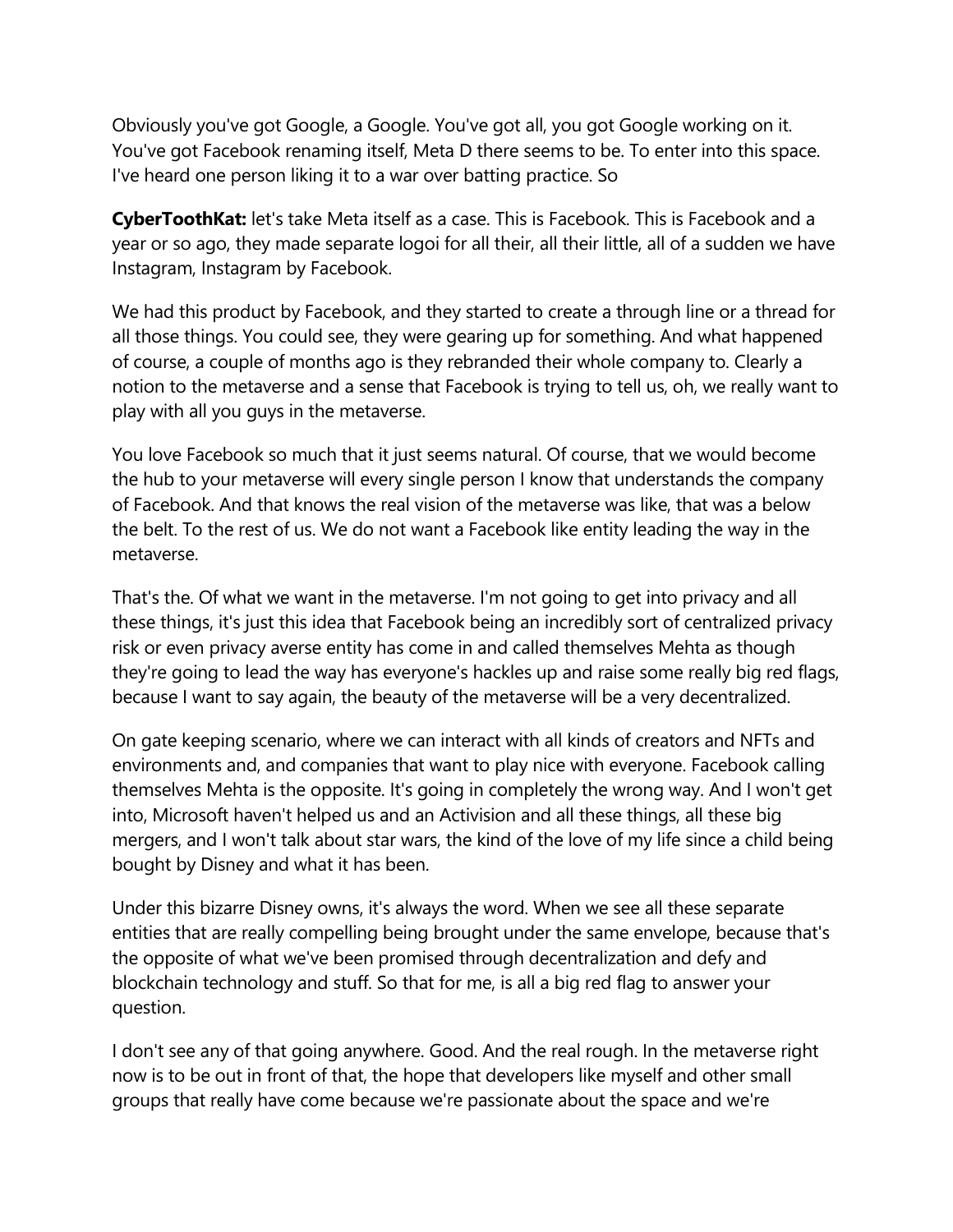passionate about the technology and we're passionate about interacting with people and giving Liberty and, real blockchain, decentralization.

The rationale is to beat these guys. They really don't understand the audience that's already there. They just don't. They've gotten this vision to come in and take it all under their wing because it's emergent. I think it's going to fail gloriously for most of them. In fact, for some of them, I think this is a last hail Mary that's going to be because they don't know what they're doing.

And the hope is, those of us that are in the space that see that train wreck coming can be. Out develop it, positioned better on it, and bring a truer metaverse to pass. I hope that I addressed your question again, but that's how I see the space unfolding right now that just a really critical time.

And those of us that can get in there and develop who have the real decentralized aspects in our mind, we've got to do it. I,

**Eric:** I I'm, I'm still holding out for maybe some influencers to come along and just change metaverse to multi-verse just to completely F at Facebook. I think that would be the, that would be phenomenal given how much they put into that trait and, trademark, it would be just graded, like Meta, nobody uses med anymore.

Why he's and man, that's so old school. Anyway.

**CyberToothKat:** I think you're on the right track. I think what you've just said as a conversation, we really need. That we need to flip some of these paradigms and labels right now, because I was in a, a blockchain gaming call just the other day. And when people started talking about the metaverse, they instantly had to pull back and be like, I'm not aligned with Facebook.

We're not talking about my, that, it's hard to become

**Eric:** a mess right now. They're already owning the term. Really change it to multi-verse. There's no reason why we have to use Mehta at all anyway. So I don't know, start to movement anyway. I can get excited about it. It's very easy. You still use the M and they serious health.

What are they going to do? Call themselves multi. Nobody can use multi anymore. We trademarked that name anyway. So we, we got deep into this. And so I'm going to actually take a step back and. And explain how I got connected to CyberToothKat. So I've been fascinated with the, a project called charged particles and I did a podcast on it.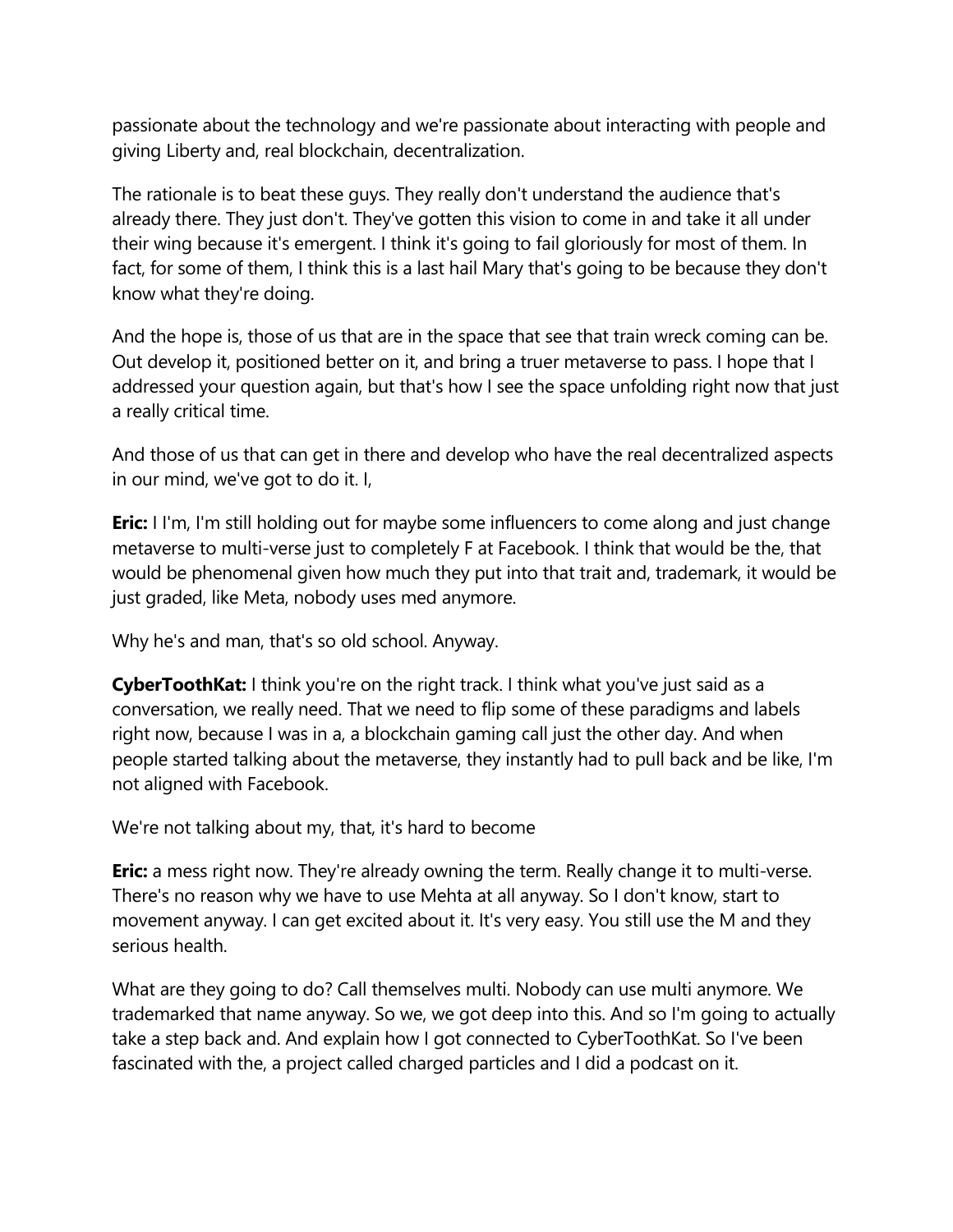And I talked to Sam and Ben after, and I said, Hey, let's, you know, can you introduce me to somebody who incorporates what you're trying to do? We charged particles. And this is how I got introduced to CyberToothKat. And so this is something that I want to expand. So Meta versus multi-verse, multi-verse see it promise if I, if I start to go down the road of calling a multi-verse and somebody comes and says, no, no, no, no, we're using hyperverse and nobody's gonna listen to this.

What is he talking about? Multi-verse it's you know, so anyway, so I gotta be careful. So multi hyperverse, so I, I became fascinated with this notion of bring your own NFT model and the notion of static. And if he's together, which is really you know, a lot of, of what I really want to start to delve into next, but let's just start off even with the origin of your engagement with charged particles.

What was the draw to you for charged particles?

**CyberToothKat:** I was new to NFTs, had, had never been really prolific in, I don't want to say selling Mara had never been really prolific and building an audience for my art with traditional social media. Because there's algorithms and just this huge hostile, and I just really love to create and not have to do all that stuff.

So when I, when I was introduced to NFTs, I began to fool around. You know, maybe I'll meet some NFTs, et cetera, and maybe some people want these, but the gas prices were really prohibitive to me because for me to pay 70 or \$80 to put something on blockchain, on the hope that someone might procure it for 200.

And you know, of course using us dollars when, when that's silly, it was just real inhibitive. So I said, you know what I'm doing? Chill out and just watch this space for a bit and see what the other innovators are doing. See what kind of art is going. And during that time, I was introduced to charged particles by a friend, a friend said, Hey man, watch this group because they're doing some interesting stuff.

And so I began to lurk around their discord, and I was in the telegram chat and things like this. So it was a lot of positive energy and they made themselves really accessible. You mentioned Ben lake off. He makes himself really accessible and he's basically. Kind of the CEO or the founder co-founder I think of the, of the dab mango, the community manager who's I believe now was the creative director.

Again, was someone who reached out to me and said, Hey, how can we make you comfortable in the space, et cetera. But what caused me to stay was the thing that you have mentioned. So I found it on a referral to answer your question directly, but as I poked around, it struck me as games. I said, this entity right here, this idea that you could take a top level NFL.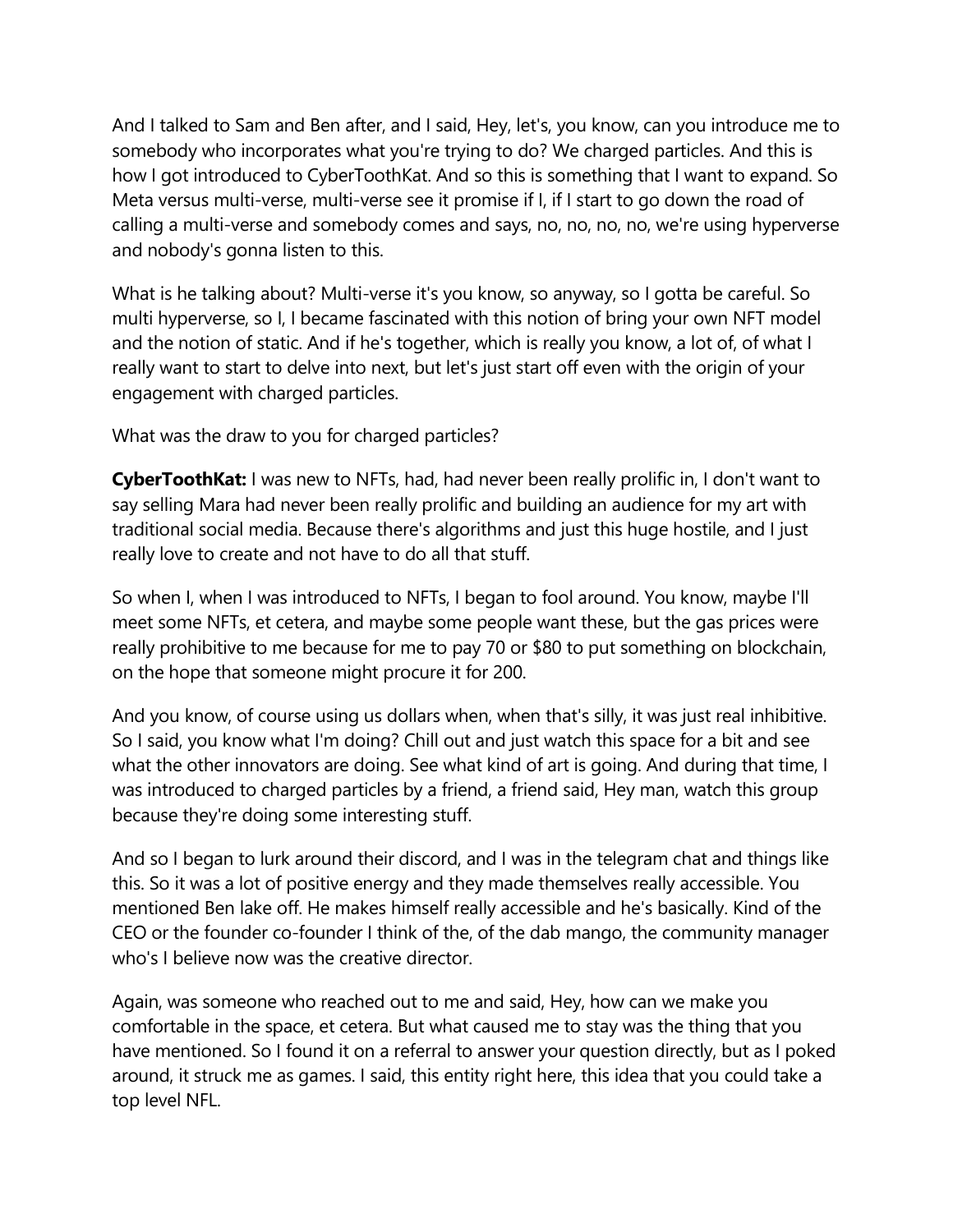And stitch or merge other sub-level NFTs into it. And if a person obtains the top one, the whole thing goes with it. That's games because in my mind that was, if I make a character and I stitch his weapon, his, his Wolf, his armor, and his backstory underneath it. Now I'm not offering one in Ft as an artist or as a creative I'm offering the building blocks of something interactive.

I immediately began to talk to them about, what sort of gaming interests do you have? And they said all the interests by all means, please, make games with us. And it has evolved from there. The real answer to your question was, cause I get referred to all kinds of communities and I don't tend to stay more than a day or so.

And it's usually not, I usually love the community. I just don't see it. That they're offering anything super innovative. But with charged particles, what I saw was something that was plug and play, where I don't have to hire a development team. I can make a game with gamified, real interactive capabilities on charged particles right now.

And I've been doing. To a certain degree with book of alchemy, we've done these little alpha case studies and they've done really well, but it was them being out in front of this idea that the blockchain should live and breathe. That you should be able to slap something on it, take it back off, and it's still on block, but you've gotten these various elements of the chain then now constituent together and move around together.

That really struck me as someone who is really forward thinking. And I believe they had just launched a, or they just announced a V2 this past week. And I'm super excited to see what that will be, with charged particles. You have a lot of the things that we've talked about already. Speak with judge for just a moment, then we can move on.

And that the technology's really emergent and they've gotten this really great ideas, but they keep coming into all these unknown unknowns that we, that we're talking about. So they have to engineer, really agile development. They have to engineer these unique solutions right on the spot, not knowing that they would come into this problem.

They have an idea. They say the technology does that. They begin to develop toward, and they go, oh, that's not working. So then they have to engineer the solutions. So version one of charged particles has been this, a beautiful organic back and forth. Hey guys, the whole thing's broke today.

That's really functioning well today, but I had to, control our shift for refresh and reload my wallet, and that works every time. But I need someone to tell me that I'll have to do that. Cause the thing just sitting there spinning, we're going to encounter a lot of that, but charge particle has been really agile.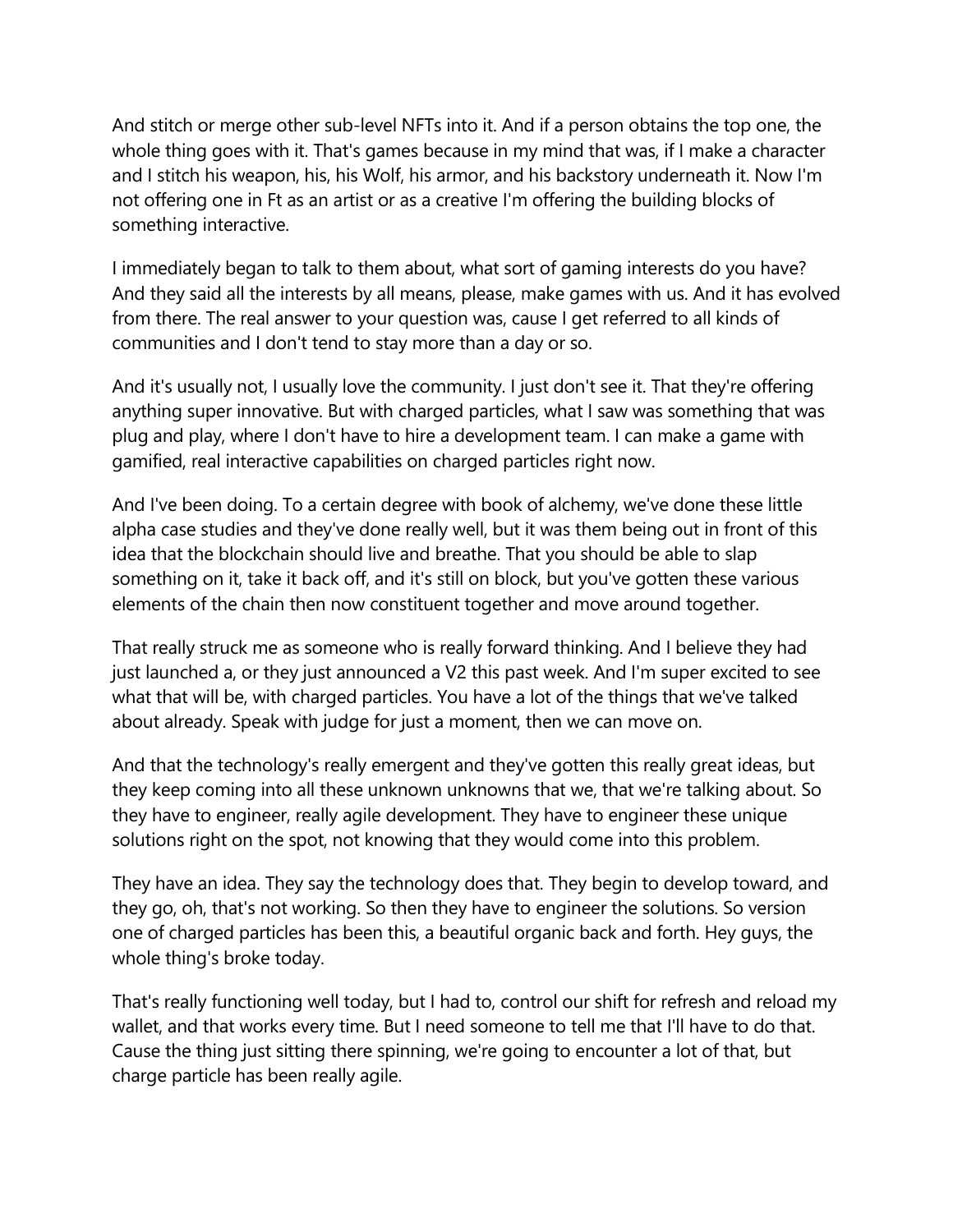They've been really, all hands at the mass and I think they're, they're really got it now. Functioning way more. Version two should be, I think really innovative.

**Eric:** Yeah. It was funny when I was, I was talking with, with Ben and Sam, You know, it's, it's one of these technologies that you just have, like all these, like you listen to, and you're like, but you could do this.

You could do that. You could do this. And then, I think at one point I was like, yeah, that's a good idea. But it wasn't like, yeah, we should do it because, it's like, okay, but we have to do, we have to do very basic stuff. We have to make sure it all works. Then we can do this. You know, the, the, the scope of what they could do is limited only by your imagination.

With it. So how do you view, so you've talked a little bit about this, this, this co-evolution in terms of you know, the, the platforms and the destination. And the evolution of those spaces as compared to the asset, the evolution of assets and characters, which are portable across those different destinations.

## How do you see them?

**CyberToothKat:** Co-evolving so to, to answer really quick what my, what my position is and where I want to be on it, as I believe that that co-evolution might get a bit Rocky, especially over the next 24 to 48. I think we're going to; I think we're going to figure it all out. Who does that first and how it happens will greatly influence the level of real innovation we see at the space, right?

Cause a metaverse or Meta starts to dominate some of this stuff. You can see, as I said, you've got this kind of race to sort of, to get it right. And if the right kind of people, if the right dApps can be really innovative right now, I think we're going to see real innovation and a real lurch forward.

If we get in the struggle between the two, you're going to see all this fragmental realization and it's, it's going to be real Rocky. But what I said, looking at that as, pulling back to a 30,000 foot view, I said, why don't I do what I'm really good at? Which is make amazing characters, tell great stories, do all the innovative stuff in terms of art and real creativity.

Put it out there on blockchain and have it positioned to plug and play as things leap for. And the way that I hope that they will. So that's where I've positioned myself on it is I can't really help, I've directed software development. I've directed teams of software developers working in games, but I don't really get in that code and innovate.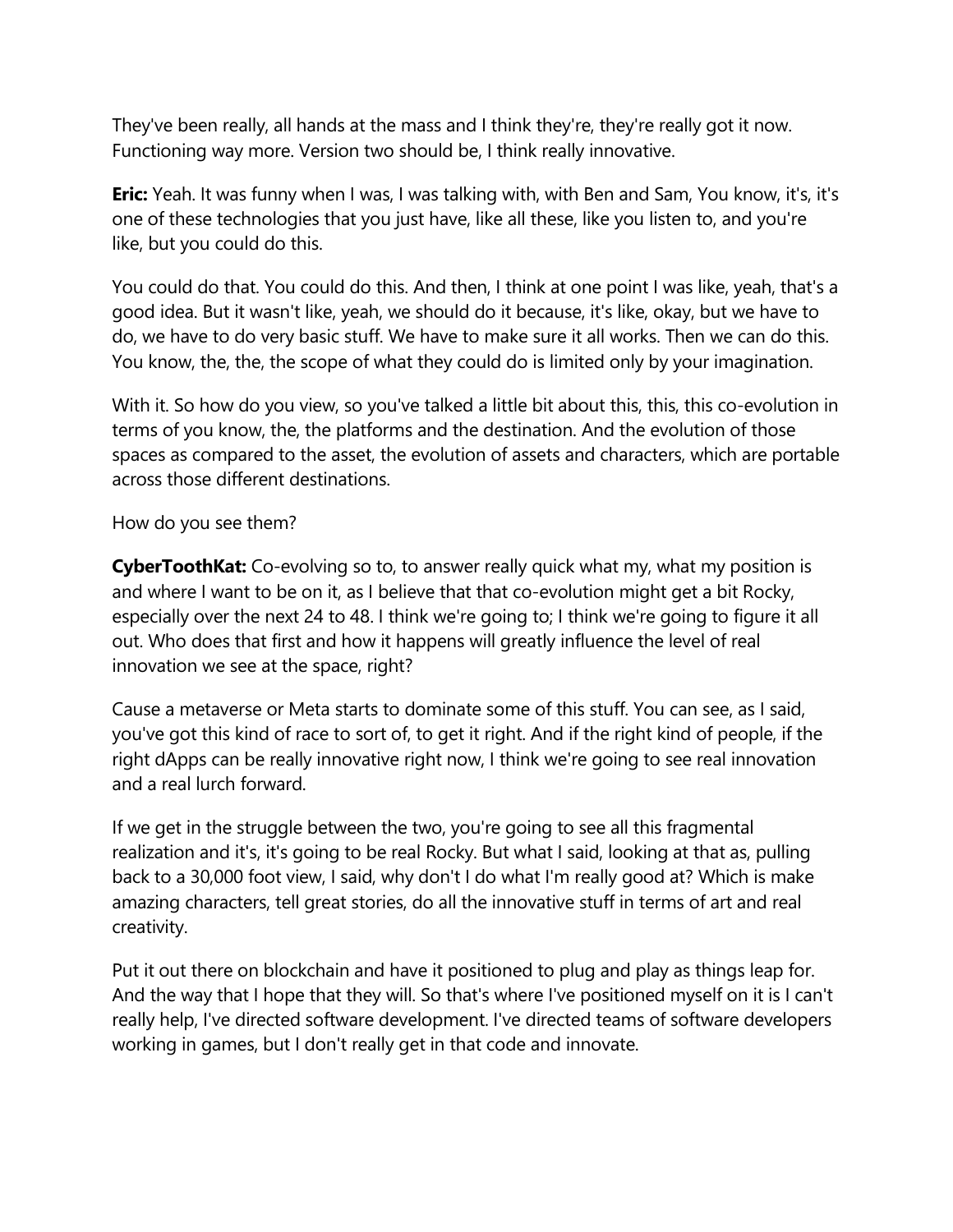So I said, Hmm, I can sit back and watch this space spin and, give my wise Sage advice or whatever, or I can start creating what I can create right now and do my best to keep my eyes on all the moving parts and just make a line. And, and forge relationships and be positioned. And so that's really what I've been doing for almost a year now.

And I want to give one quick anecdote and then I might ask you to rephrase your question, to make sure that I ultimately do answer it just right. But I was working on a mobile title 2012. We had was, we had a proprietary. Now the engine won all kinds of awards, right? And I'm going somewhere with this.

I want to paint this picture. My job was to create characters, build worlds, tell stories. And I believe I was doing that very, very well in the community that was playing, the early alpha of the game and stuff really loved it. And the thing was, our engine was the best people would come from other games that were similar to ours and say, you do that way better.

Almost every time Eric people would come and say, you guys are doing it right. You are really innovative that game, ultimately flat and discipline. And I had to move on to something else. And let me say this again, best engine and with the awards to prove it have seasoned solid development team and really great characterization and good character, beautiful models.

Like when people come into the game, they say, this is the best game in this class. And then they would leave and not come back.

**Eric:** And why would they come back?

**CyberToothKat:** There's a question is why, why, why they don't come back because of. You can't play it by yourself. You have to have a team. There must be at minimum three of you really, there must be five of you.

And if you're going to think about doing it competitively, it's not really getting it. You need more than five because you need alternatives. You know what I'm saying? We had to; we couldn't adopt one player at a time. Recruiting every time I try to do, though, I love this. See, you never, they just vanished because it was on them to go back to other games where they were already entrenched with their players, and they already had their best characters picked.

It was on them to go and evangelize at minimum to probably seven more people to come over. And then, what other groups had to do that at the same time, or they'd come over to play. And there's no one in the. To battle against you. You understand what I'm saying? Our problem was not. The technology, our problem was not the character.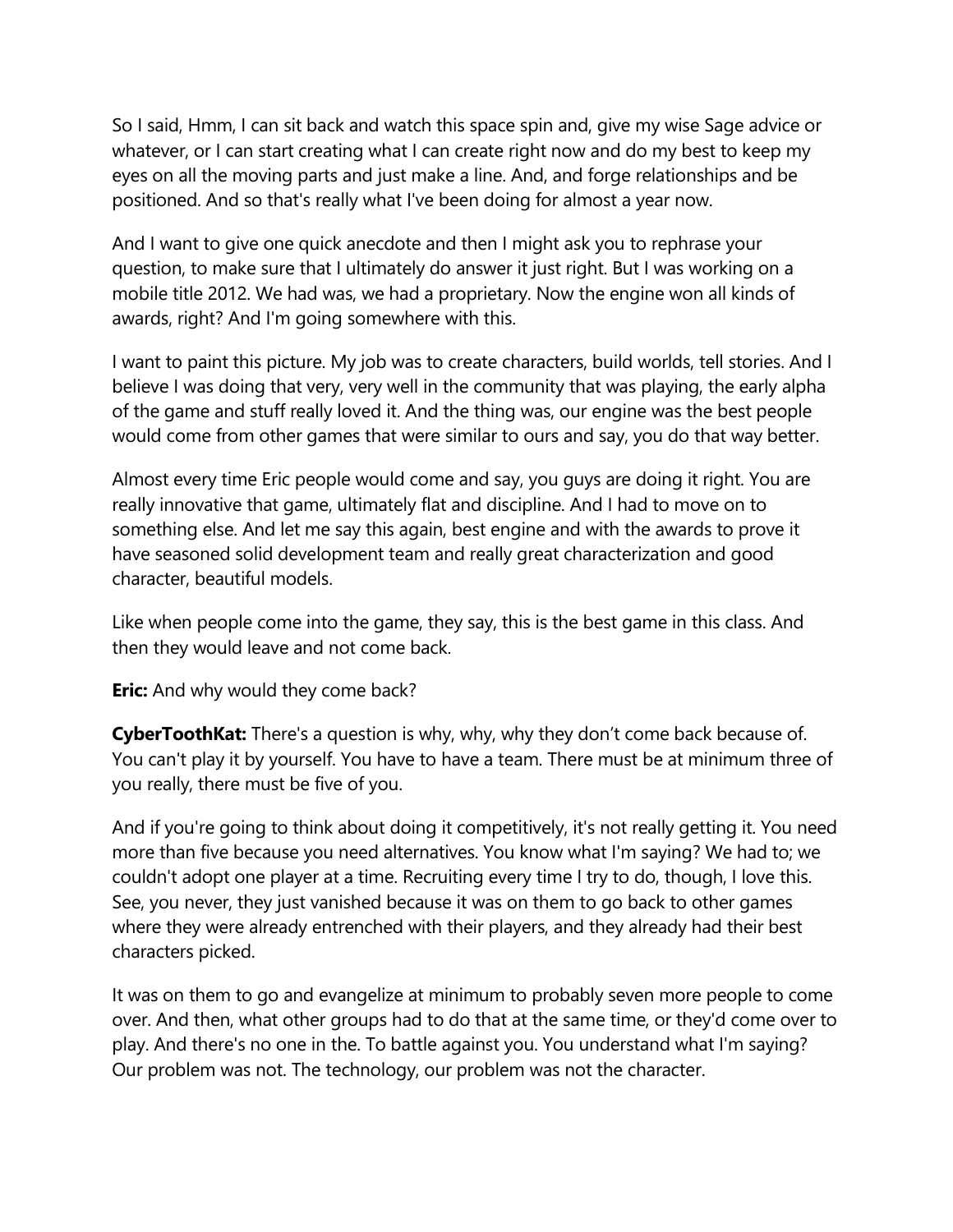So our problem was not the community. Our problem was that we were not positioned to onboard. And that's honestly, one of the biggest problems that I see happening in the crypto defy blockchain space right now is we can really get a certain type of person and we can really get a certain type of player, but we are not going, going broad.

We're go very, very deep. And so we get those early adopters, we're going to have a ton of competence. Those people are going to start to be spread thin. What I want to do with book of alchemy, the way that I'm approaching it is now this thing has to really have something for everyone and people need to perhaps first experience it outside of the blockchain elements.

They need a comic book. They need a streaming service you know, like an animated show. They need a lower book. They need a t-shirt that let's show people that there's a ton of fun here, so that when we do onboard them, the early adopters are here having a great time. And these people are in love with the IP, the intellectual property, and we create onboarding ramps, or they don't have to struggle to get in.

So I've been doing everything I'm doing from that perspective. I think if I'm answering your question, that that might be the real critical issue we have. With the metaverse. And that's why I think Meta is the worst company in the world. They're trying to solve this. Cause they can't solve it with their own base.

They're hedging people like nothing because people are like, oh, that space isn't for me. You know, I got my first Facebook account. Good. Golly. It was 12 or 13 rap, 15 years ago or something. And now people, cause I'm in my late forties, I'm their audience, right? Are these people that are in the forties, fifties, and even sixties, I think, that came in through, it was a Farmville or whatever, where they, where they started playing these games.

They are not keeping the youth. So if you look at their meadow commercials, it's all these, hip Swathi 20 year olds and bikini's sitting around in digital jungles, drinking a Coca-Cola with a tiny. You can make that commercial, but you are not going to get those people being, being crave book.

You know what I'm saying? You're not doing any of this stuff that's required. So I hope I'm answering your question and that I think the technology is emerging. And, but what we've got to do is we've got to think of all kinds of gamers, and we've got to think of all kinds of people, and we need to build some world and some story and some real connective tissue that captivates these people to bring them so that when they play the game.

They're like my characters real, my character feels real to him, and my weapon is his fun. I helped crafting those types of things.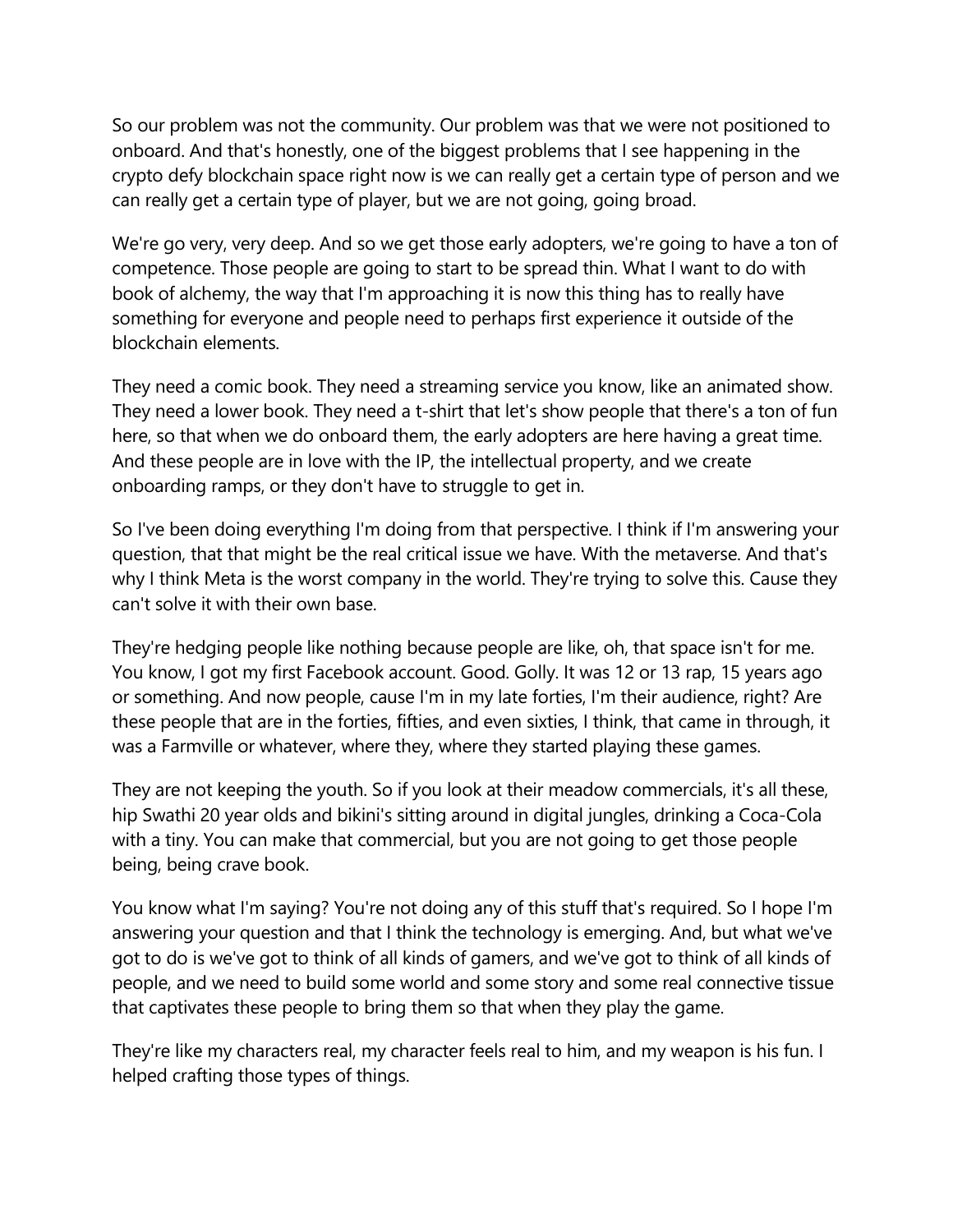**Eric:** I think you did. And you brought up an interesting point. So back to uh, moba you said that you didn't think it was a community issue. You thought it was an onboarding, an ease of onboarding issue.

I actually would argue. And for a purpose because I'm argumentative. I would argue that that is a community issue because, and I think when you're explaining like when you're explaining Facebook or you're explaining what you're trying to do with book of alchemy, there is a couple of levels that I'm fascinated with your project.

One of which is that you are endeavoring to build your own community around the asset or the characters and their story, which can be transported to different environments, to the extent that they're making them available. And so what's, you're doing is you're trying to build not only a community, but a sustainable community.

And if you can build a sustainable community around those assets, Or the characters, like I think assets, but don't feel, I'm not trying to overly financialize them, but maybe I'll just stay with characters. If you can build that, that community, that storyline, that community around those, then that becomes something that becomes powerful to the different multihyphenate.

That are looking to bid for, or looking to engage their community. In other words, I'm trying to build the metaverse right. I'm going to use it for now until some, some influencer comes out and sets me straight, but they're trying to build a metaverse and they're trying to build a community. And one way to build that community is to bring in.

Characters and things from the outside that portability that will then come and use that, that experience, they can pull it from other games. Now, the only challenge that they have intriguingly if you think about the grander scheme is that once you get committed to this, multi-verse, metaverse, there's also a retention element because if I can bring it in, I can bring it out.

I can choose to engage, which is the freedom of it, but it really makes it much more competitive. You're not even just walled garden, which is what Facebook's trying to do. The wall garden approach I'll own everything. You have to stay, stay here. You can't get out that encourages more innovation, but by the same token, it also makes you more susceptible to competitive forces.

You can, you can suddenly lose that community. So overall I think it is the end users that benefit the most because it'll force them to do better. It'll force them to be innovative. And, but the, but to me on some level, the characters, the accessories that are with them, there's going to be some real power to those as well.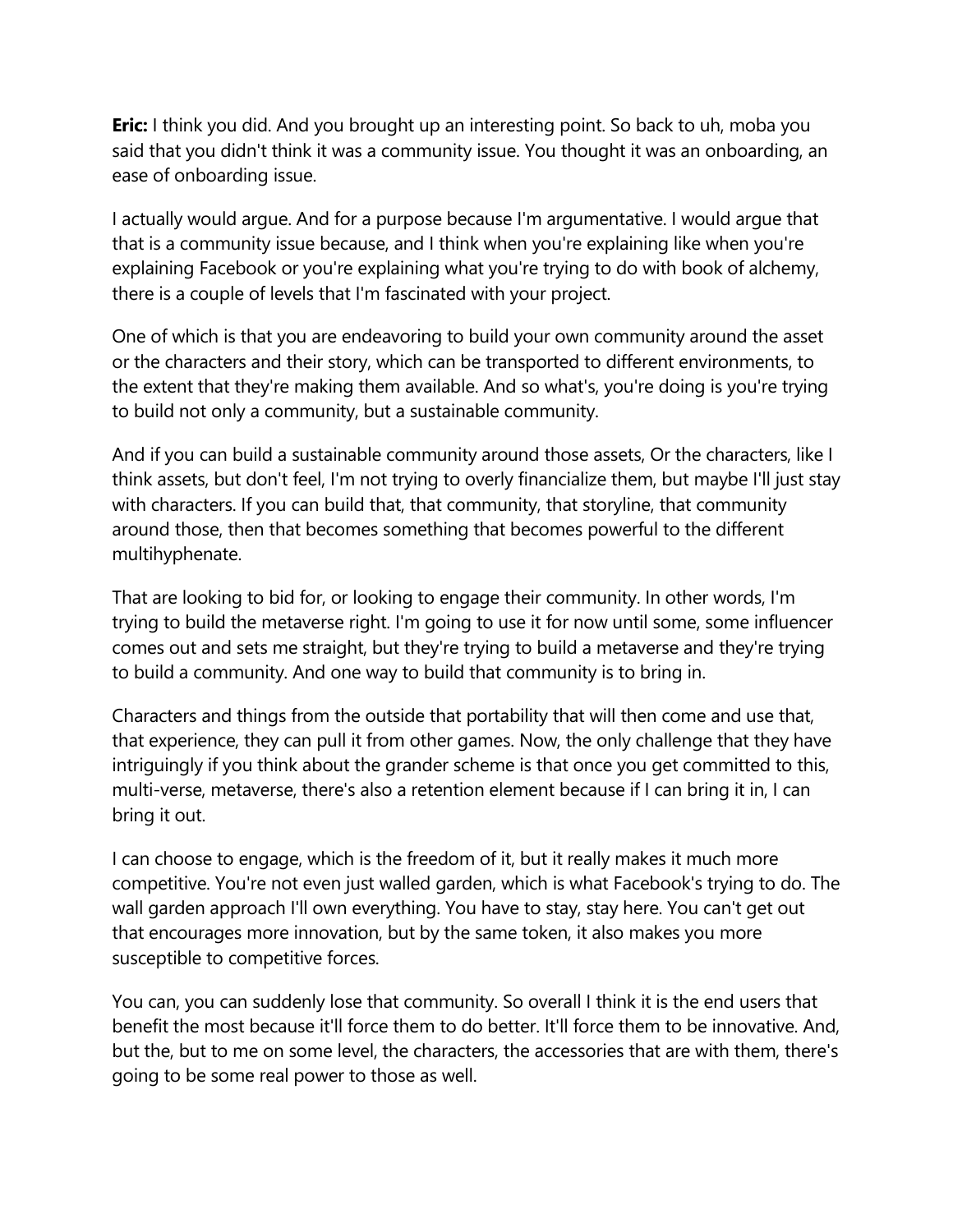Everybody talks about the metaverse. But what you bring to the metaverse is, could be equally or even potentially more important, depending on, on what the selection is out there for different multiverses, et cetera. So that's, so that's, that's one of the things that striking to me when I, talking to you about the paradigm that you're exploring,

## **CyberToothKat:** it's just what you said.

If we really want to embrace defy and decentralization, there really is a lot of free. For the owner consumer player, traditionally, look at apple, look at Meta, look at Microsoft. The whole idea has been to get rid of all that nonsense and lock people in there so that everything now is a subscription service, right?

You've got all this music in your library or whatever you turn off that subscription service you in essence lose it. All the idea with, with the metaverse is that that doesn't happen. That you, you obtained it on block it's yours and you can interact. With these other elements. So I think the beauty of that is if let's say I make a character, a book of alchemy character, and you can take that character out of, my sandbox, you can take it out of the game or out of the environment that I'm building and you can take him, let's say, and you can play somewhere else.

And maybe what you do with him in that environment is really quite different because I'm building these sort of battle characters, these, these wars, but they do have stories and lands and homes. But largely my game is about a certain conflict that's coming up. That has to be resolved, not necessarily with combat, but there will definitely be some combat.

So, but you could take that character if you were in love with him or her, and you could say this thing feels really real to me, let's play over here in this environment where. I'm actually in like a poker match or something, someone else, the person building that environment says, how do I get a return from this person that's coming and explored?

I think the beauty of it is that person should be, or that character should be able to take something if you will back with him. And it should become part like we're talking about charged particles, that element should become state. To the NF team. If that content is compelling, if then let's say you take my character called dark Daltanious you take them out of my battle world.

And he goes, and he plays poker, and he wins, and he gets some special, totally. If he can then come out from both my space and the poker space. And with that token in that character have an advantage. And yet another world, because he's got the character and the token, now you have this beautiful environment, like real life, right?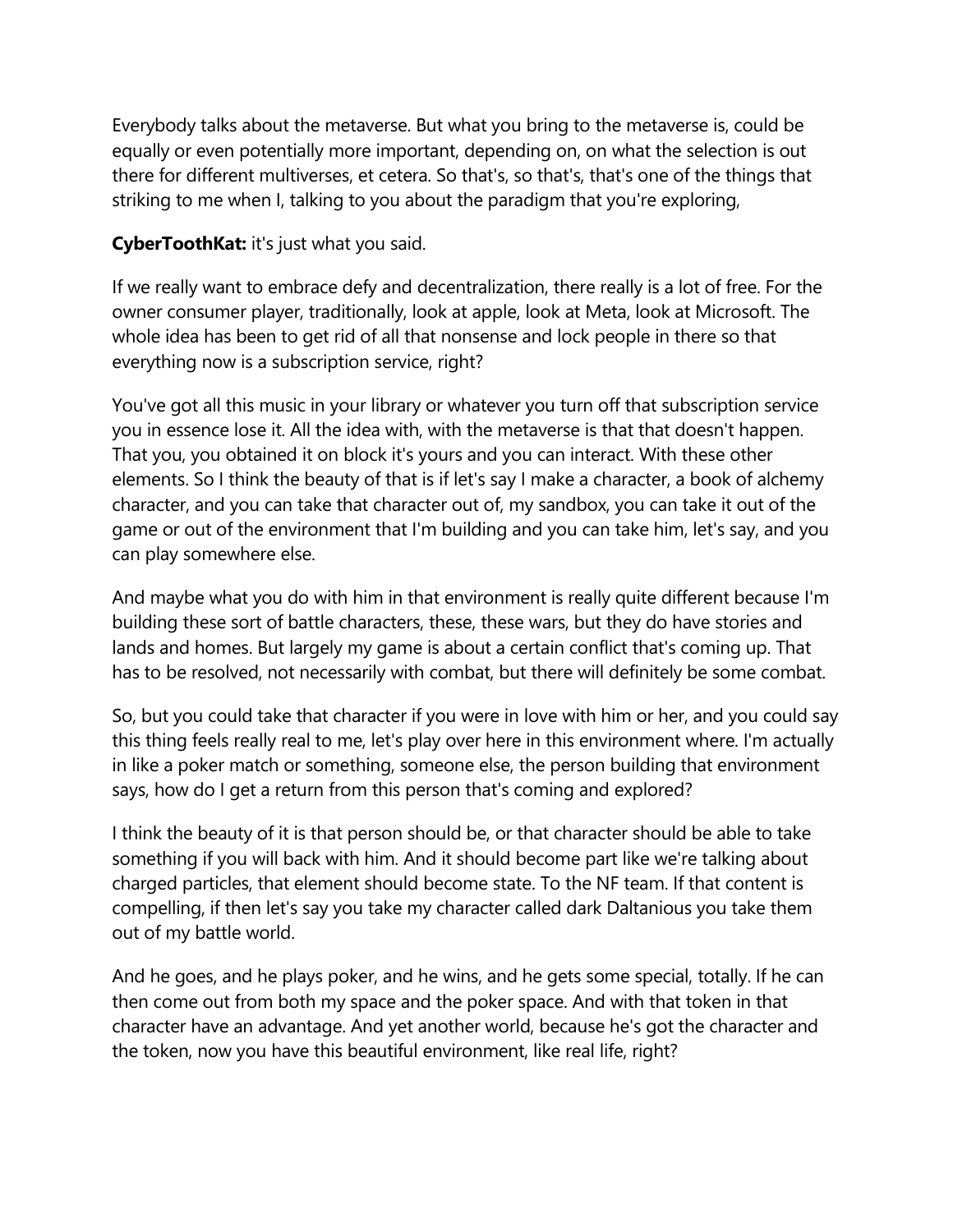Like metaverse where we're going into these different entities to obtain something of value that, that carries with it. Some exchange ability or some interoperability somewhere else. That's where I think the real innovation. And that the thing that the person takes from your poker game also, can't just live in your poker game.

If we all build it in the sense of these things, shouldn't have some intrinsic value and should be able to offer, advantages swag, because even, just, just to be able to show up as that character, as an NFT in another world, if people going to check Daltanious as pockets and see he got that.

Even if he can't do anything with it, they said, remember when you get there, when you played some poker, here I go. And it becomes this beautiful marketing strategy, but we have to think of it that way from the outset. It cannot just be, how do I get people in lock them in? You only play here. We've got to move away from that.

We're a big global society. We don't experience that in real life. Well, we interact with who we want to interact with. We go online it's by and large, still, mostly unregulated. I'm going to do a chat room or something. I'm interact with all kinds of people. And we're used to that. And we desire that.

So the metaverse has got to build spaces and properties that embrace this idea of, and the way that I started doing with book of alchemy was say, I just want the NFTs that I'm creating to feel real. Like I put every ounce of energy and mental, space into it that I could, that it lives in a world that sort of has organic rules to it.

That there's a reason why these characters exist and where they live, where they live, et cetera. Because if people come in and obtain that, they already feel like I've got an entity here that has some life. Yeah, I enjoy using it in the book of alchemy. What could it be? Like if I sat down to play poker with white or something like that, that that's a really compelling scenario.

## So that's been

**Eric:** my drive. Yeah. And it gets into the heel, the whole interoperability aspect of it. You have to think that. If you don't have full even. Even if you have the ability to be fully interoperable between all multi hyper versus someone's going to shoot me for the way that I'm doing this.

But if even if you had it, that doesn't, that interoperability isn't necessarily going to be going to result in your characters being recognized in a. Useful way across all Mehta versus. So what I would imagine would happen if you're going to have almost like a treaties or recognition, you know, recognition arrangements between different verses we'll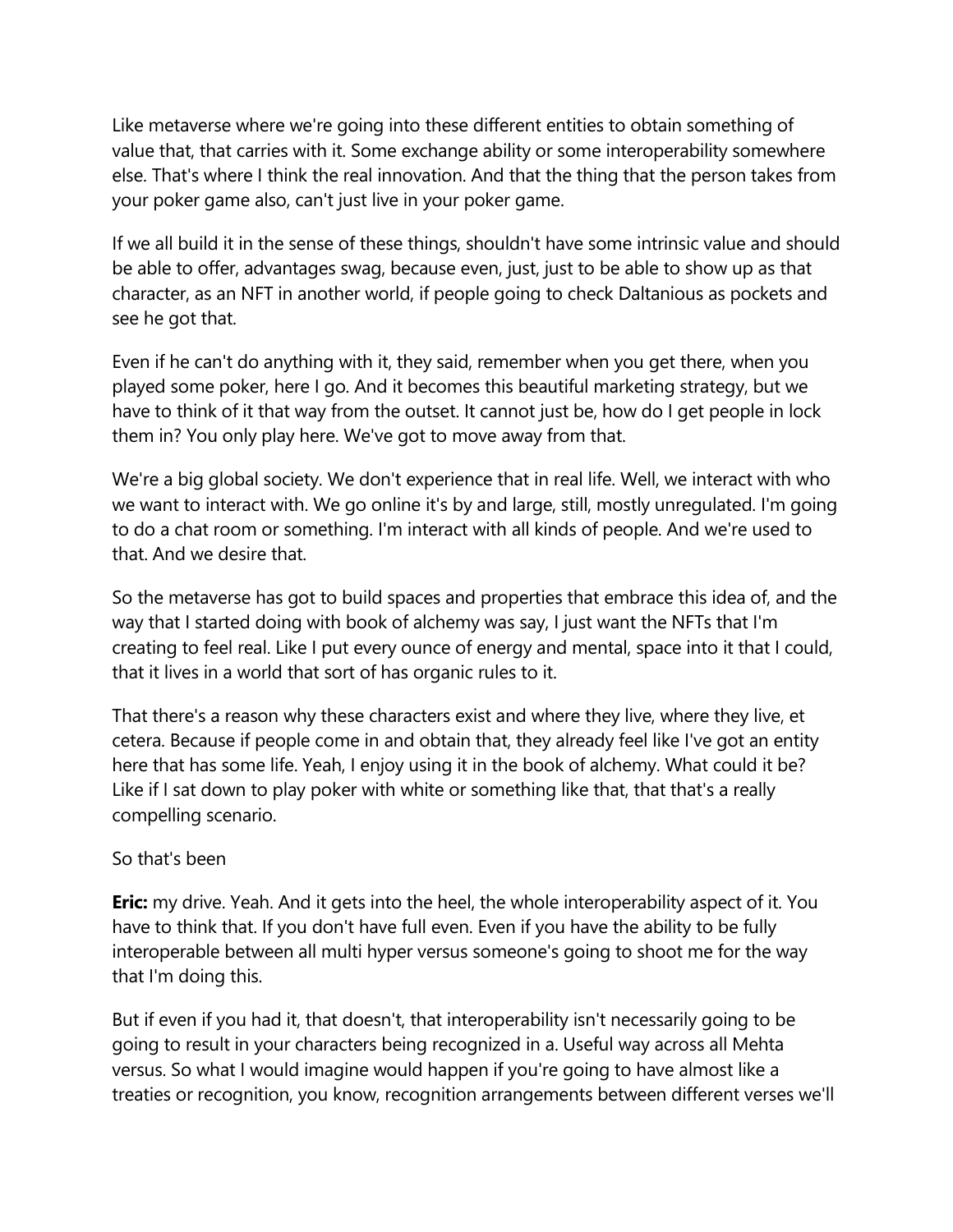call it. And you if you don't have that recognition, Like I take, what was the character? Dell, Dell, Dell, Dell. Tania's I should've done something I could remember better. So you take Dell, Dell tineas and you, you bring them to a different metaverse.

But within that, within that construct, they don't recognize all the different attributes. They don't accord value to it. If he has X number of power or he has a particular implement that doesn't necessarily, that may not translate into anything. So you'll have. Potential versus competing. For, we'll recognize we'll grant full recognition as an incentive for these people to come.

And certainly the community that's behind these assets is going to drive that if there's a large community behind particular assets, they will say, okay, we'll endeavor. To recognize all the different, we'll read all the fields and understand the asset value and accord, certain amount of power to it, and also allow you to you know, engage on our platform.

So they have to build this whole interoperability component with it. And that, I mean, there'll be a lot of presumably once that gets started, right? So there'll be the initial phase where everybody's doing everything. Once you start to, how should I say once there's a. Advancement and the evolution to the 24 to 48 months that you're talking about at that stage, there's going to be your, the winners are going to start to be chosen, which doesn't mean that you can't have others up and coming, but there'll be certainly a critical mass and certain multiverses, which have the user base where all the different interoperability and the recognition have there'll be assets that have.

That community that they are ensuring that they're not interoperable to. And there may be even some of that say, we don't recognize it from certain other multiverses because we don't trust how they're doing it. They just, they in super inflate, people go on these multiverses and they, they basically, fight a goldfish and then they're like all powerful and they come into our multi-site.

And they expect to port it in. So you could have this whole arbing. I know I got carried away with that example, but,

**CyberToothKat:** uh you're so you're so right. That it's. And even the whole idea of interoperative ability brings I think, certain dangerous with it because of that idea that certain premiere spaces are going to start to lead the way with innovation.

Once they do that, will they still hold to these tenants of interoperability and decentralization or will they begin to do what happens in many companies to say, eh, we, we do what. On this thing a little bit. And if you want to play in our sandbox, you've got to do certain things, et cetera.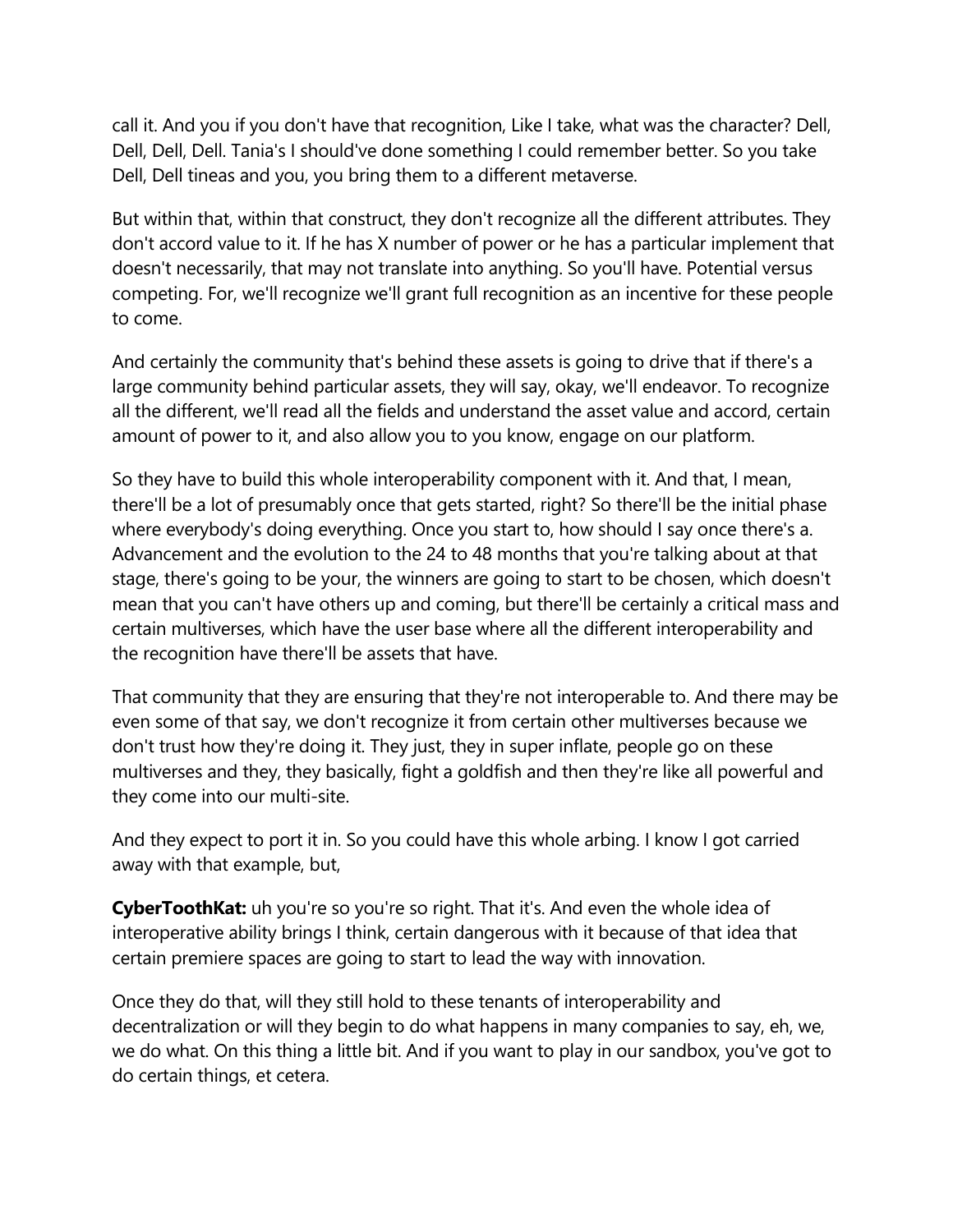We'll see how that shakes out. But the core thing for me, as I'm, as I'm building these characters in this NFT world for this game, was to use the existing fundamental components of NFTs and blockchain as much as I could. So when I, cause I've, I've written almost no code for this world. Instead I found charged particles and I said, you're using fundamental blockchain technology and it feels like games.

Let me plug into that because I believe this offers a pathway for interoperability, where I'm using basic properties and metatags to put it in. The elements that I want to be gamebased for these characters instead of adding on some, some richer, or if you will, some more like that proprietary engine that I talked about in the mobile game that I was working in, instead of that taking what's already out there, what's super salient about the blockchain and saying, let me make really good creative and let me plug it into what exists now and hold fast to that, because I believe that offers the best way for this character to. Easily and seamlessly go play in other environments, that are built on the same blockchain technology. I have a really nice NFT. Two of them in my collection that is, I didn't make this one. This is one that I obtained through, through different community relationships and you can 3d rotate at the top, flips off. It's got all these gears. It's really quite bright and it actually evolves over time.

If you do certain things in their defy space, new elements come in that worked on it for a full. Which is great before they launched it, but when they launch it, you can view it in open. See this really beautiful, magnificent thing. That's in my wife. If you go on open, see, I can see that it's there, but it's just like this little placeholder, like Lincoln broken type of image, right?

None of that y'all have to go to their actual website to do all the fun things with. It's that, that sort of centralized scenario that you've got this marketplace run by just a few people who don't necessarily embrace defy, but they're playing in this, in this broader community and they're not positioned for growth, or they just don't want to grow, the way they should grow.

Those are the troubling things. And you've, you've said it beautifully. But I think the answer to that is for those of us that are building to say, we're going to emerge with the technology. I'm not going to get out in front of this thing. I can make a game right now with the technology that exists and with the intellectual property that I've created, that's really compelling and it can be poised to move.

Because I'm staying core to what the block already offers, then I'm adding onto it, all this creative energy. That's where I've tried to position myself so that it will be the easiest method possible to say, Hey look, everything you need is actually in the block. And then the properties and the metadata, you shouldn't be able to just plug this in.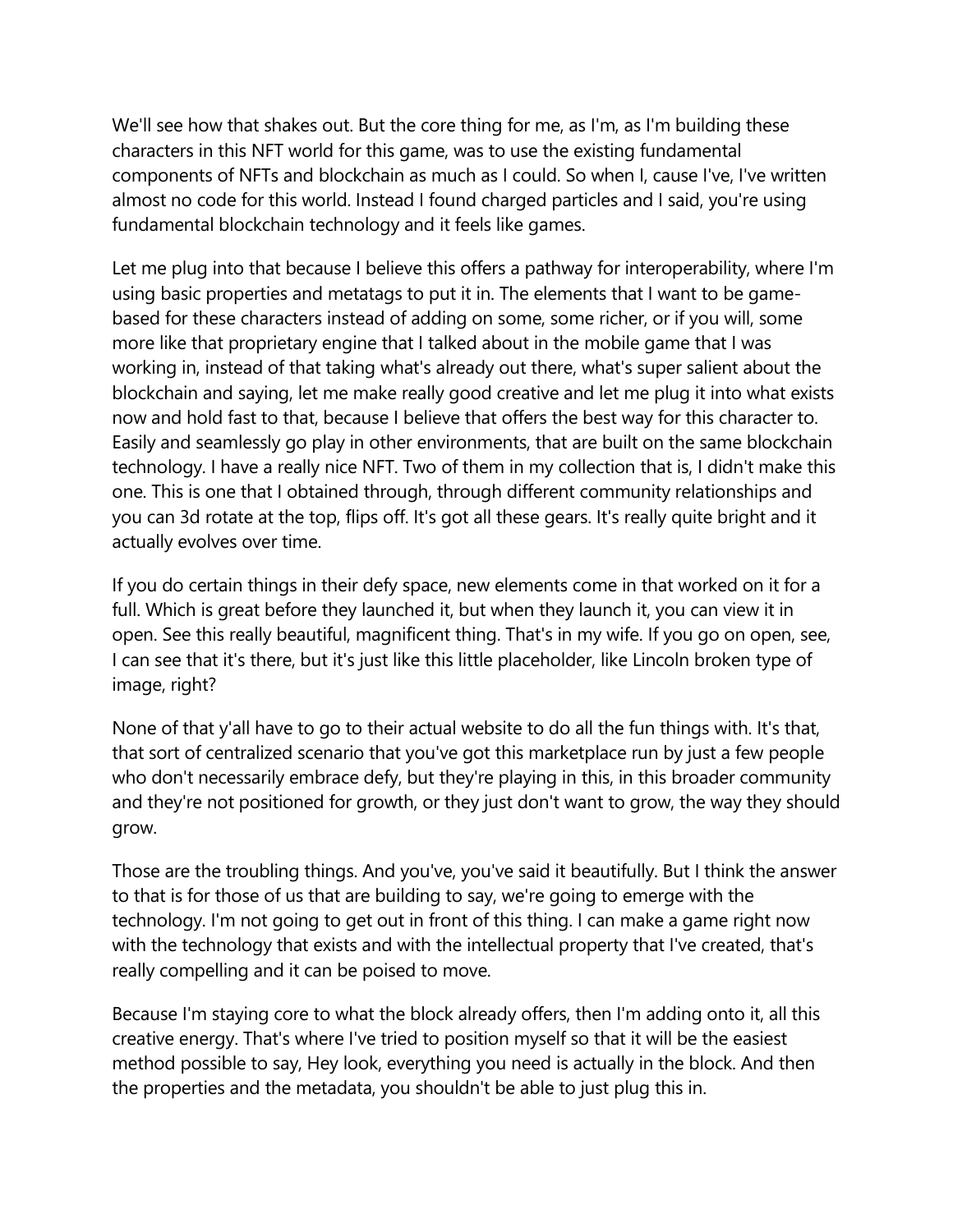If you want to play, with these entities. And hopefully you don't come up against a lot of these open seasons stuff that, they're just too busy to do it. Hopefully we're going to interact with actual adapts and actual development groups and, agile developers. They're like. Yeah, I too want to embrace the existing technology and be, and be positioned for it to move forward.

So I think we do have a path forward is what I'm saying, but we have to start as consumers in the defy and then the blockchain space to start to penalize these people that are already getting it wrong. That already hold big sway. You're doing this wrong. I've got to go somewhere else and that's going to be hard.

But at the time, us, at this time to start to immediately break apart, these juggernauts that are already emerging and say, no, that doesn't play well with others. That's not the metaverse we've been promised we're going to do

**Eric:** something different. And that's, that's, I think that's one of the critiques of now throwing another \$200 word in there or whatever inflationary number you use, how many away, the web three.

So the promise of. Web three, the portability decentralized servers, being able to port assets. In many ways metaverse and what three are inter intertwined. But yeah, you know, there is a risk of the web three promise being perverted. And so let's talk a little bit in the remaining time we have about, we talked a little bit about the book of alchemy, how it differentiates.

But you know, tell us a little bit about the project. I know when we were talking pre-call you told me about the forage and I was just like, whoa, that's crazy. You know, let's hear it.

**CyberToothKat:** Yeah. So book of alchemy is, as I say, started as an NFT drop, I immediately knew that I wanted to make a game out of it.

It started this 40 NFTs and they're very they're very character based right from the start. All these NFTs have beings, entities, warriors. Barmaids whatever on them, as I'm trying to build out this world. And the first drop did really, really well. And I then began to say, what else does the community want?

Immediately? The community said, we want profile pictures, right? We want hand drawn custom characters. So I began to do that. So you have the book of alchemy drop out there, this 40, and you also have the Olympic league of crucible holders, which was ALC H ALC as an acronym. So I've got, I think about 27 of those characters that are now out there, and most of them are owned.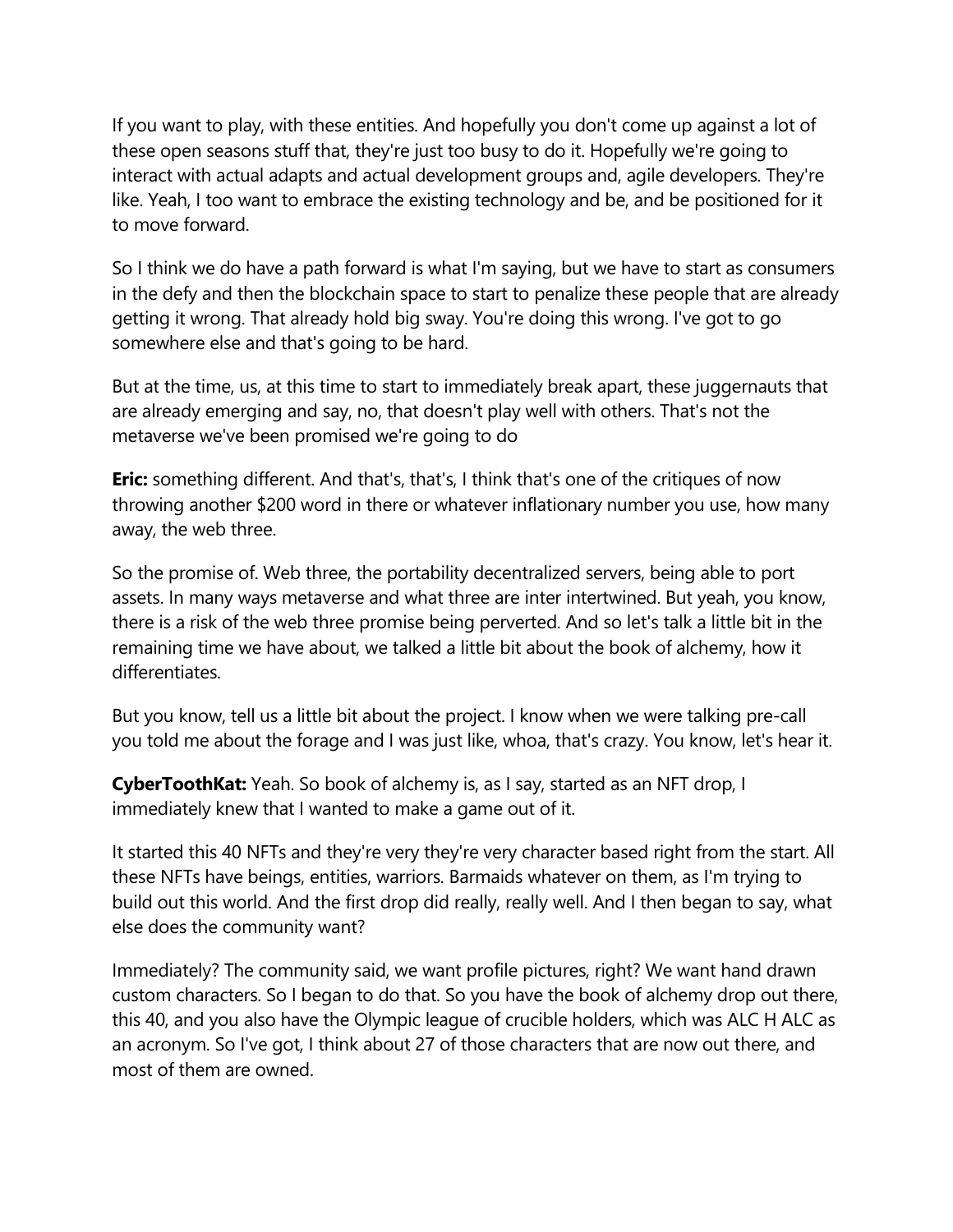People have obtained them because they know the game is coming. And then I began to craft weapons on layer two polygon on charged particles where you could go out and you could get these, if you will. These. Elemental inexpensive NFTs, like a little wedge of gold, a little wedge of silver, a little wedge of brass.

And you also could get yourself a, a room. And if you nested those things together just right. And I did all these tutorials and things on the discourse so people could understand, I didn't want it to be complicated, but I didn't want it to feel like a bit like a game. If you went out and you got your ruin and you got your three metals and your nest and your three metals in your room, you have to take that kit.

What I call a weapons kit and you could then nest it on charged particles into a full. And then I would make your weapon. Once you had your room and your three metals mess in your room, you take the room with the three metals. You put them in the forge. Now you've got a weapon that's ready to be made.

And I kept this low gas fees on polygon layer too because I didn't want people to have to pay gas for four NFTs. Hey, guess for this weapon, right? We're doing the crafting on layer two. I was minting the weapons on, on layer one east Maine, where people really feel, a lot of the value and the prestigious.

So I didn't want them to have to pay gas over and over and over, but what happened with the forges to speak specifically to it? So the backup really quick, I've got this beautiful community that's come around. I've announced we're going to make a game. I'm making NFTs that look gaming. That have world-building when I do the description of the NFTs that tells several paragraphs of the backstory of this character, what clan they're from all these types of things.

Also put a lot of that stuff in the properties, in the metadata. And I'm also building a lower book that looks at the whole picture that takes some of those profile, picture art and some of the forge art and some of the character art that I'm done putting in a two page spread and says this clan lives here.

Their style of alchemy is like this. They come from this house way back. They're really good at weapon forwarding or whatever it may be. Cause I really want people to feel like if they want to know about this world, that can go on and know about it. But one thing that I chose to do when I began to build the weapon crafting system, as I said, how can I do something that gives back that people want to buy in?

If people want to have ownership before the game even starts to be developed, if they want to know they've got a real vested stake in this world, what could have. And I was thinking about weapon crafting. And I said once they've made their kit, once they've got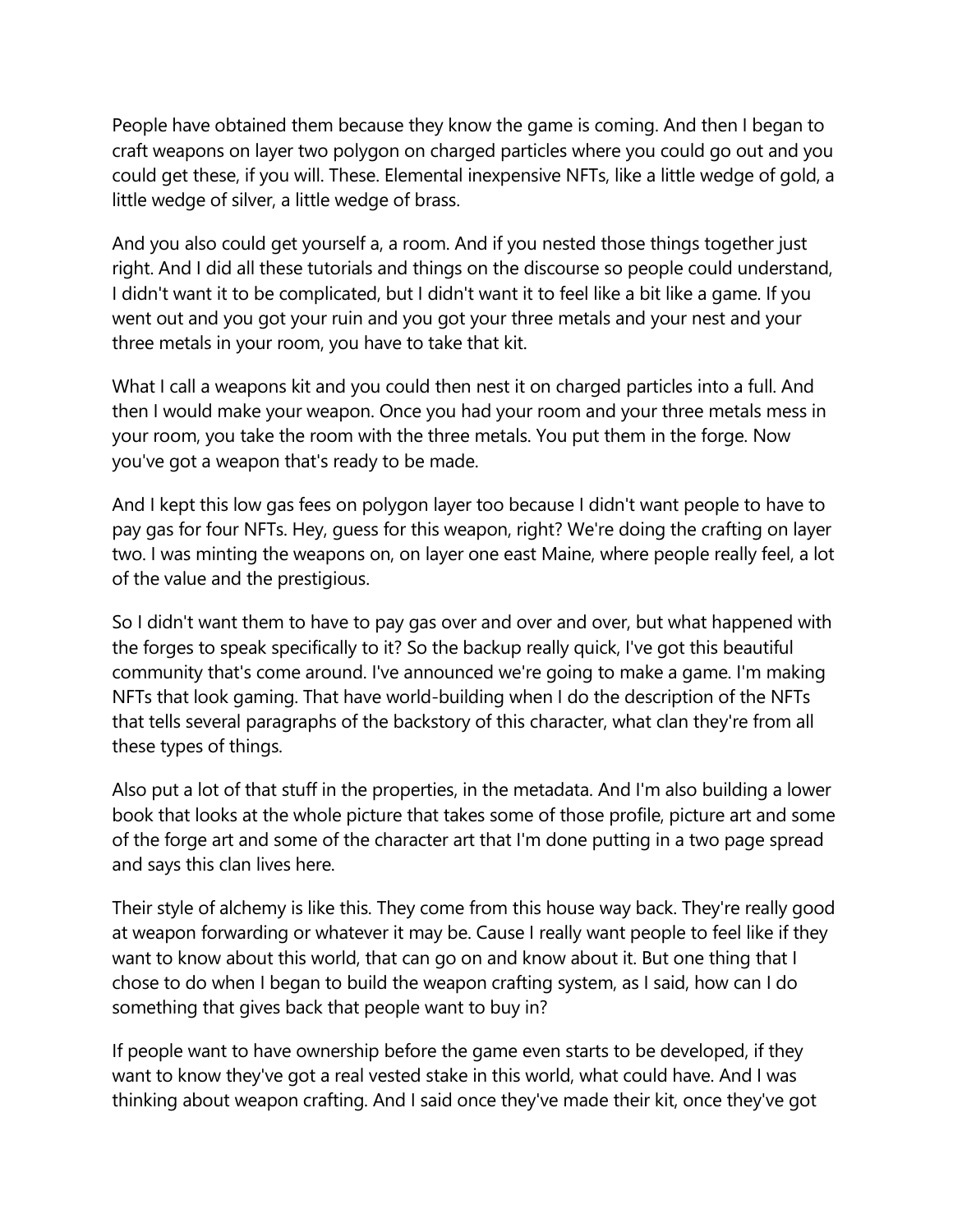their ruining, their metals, let's make a forge an NFT because I've got seven or eight clans of alchemists.

I've got these houses. If you will sort of like, like a game of Thrones type thing, you can be from how's this how how's Brandy on whatever it may be. I've gotten. These alchemy clams, and they have very distinct properties to them, and they band together and they each approach alchemy and fighting and the hierarchy of life a little bit differently.

And they've been shaped by these past events. So I said, what of each of those clans had an NFT, I'll call it a forge where once you make your weapon kit, you can choose what's clean. You want to align your weapon to, and you can take your weapon kit and you can stitch it into that forge, And that now you're done crafting.

I look at the NFT forge. I see what you're crafted. I make you a weapon. I minted on east main that, and you pay the final price and gas and that's shores, but I thought, what could I do with these forges that would give back? And when I decided it was because people were paying, they were paying in MADEC right on layer two for these, for these four different elemental NFTs as a, maybe they're paying about, 200 MADEC right.

I'm just making up a number. I think it was actually less than that as it, maybe they're paying 200 MADEC for this whole. And then they stitch it in the forge. Let's take half of what they paid. Let's turn it into a yield bearing. . Um, I'm I think it's di is, is really the one that I'm using.

And so I'll, I'll take half of what they paid to me. If you will imagine I'll flip it into dye and I'll energize it on charged particles into the forge. And now the owner of that forge every time a weapon is put in, they get half of the value of that weapon, kit, and die, and it sits there, and it earns yield until the game is launched.

And then you have what potentially hundreds or thousands of. Minting weapons and casting them into these forges and half it goes in, that's a real return. But I said to myself, let's give this to people that are the OGs who really understand the value of what we're doing. So I set a high price on it, cause I didn't want them all to sell.

I want people to be like, oh, I see the long-term value in that. I love it. This guy's doing, I'm going to buy in it. I think I minted seven of them, five of them sold almost immediate. I want to say people really paid a nice investment on that, but they saw what I was doing. What they loved was ownership.

I can own the forge of Klan, Grendel, Val, and the clan is going to emerge and he's making these lower books and all these new characters are coming out. That's like this big high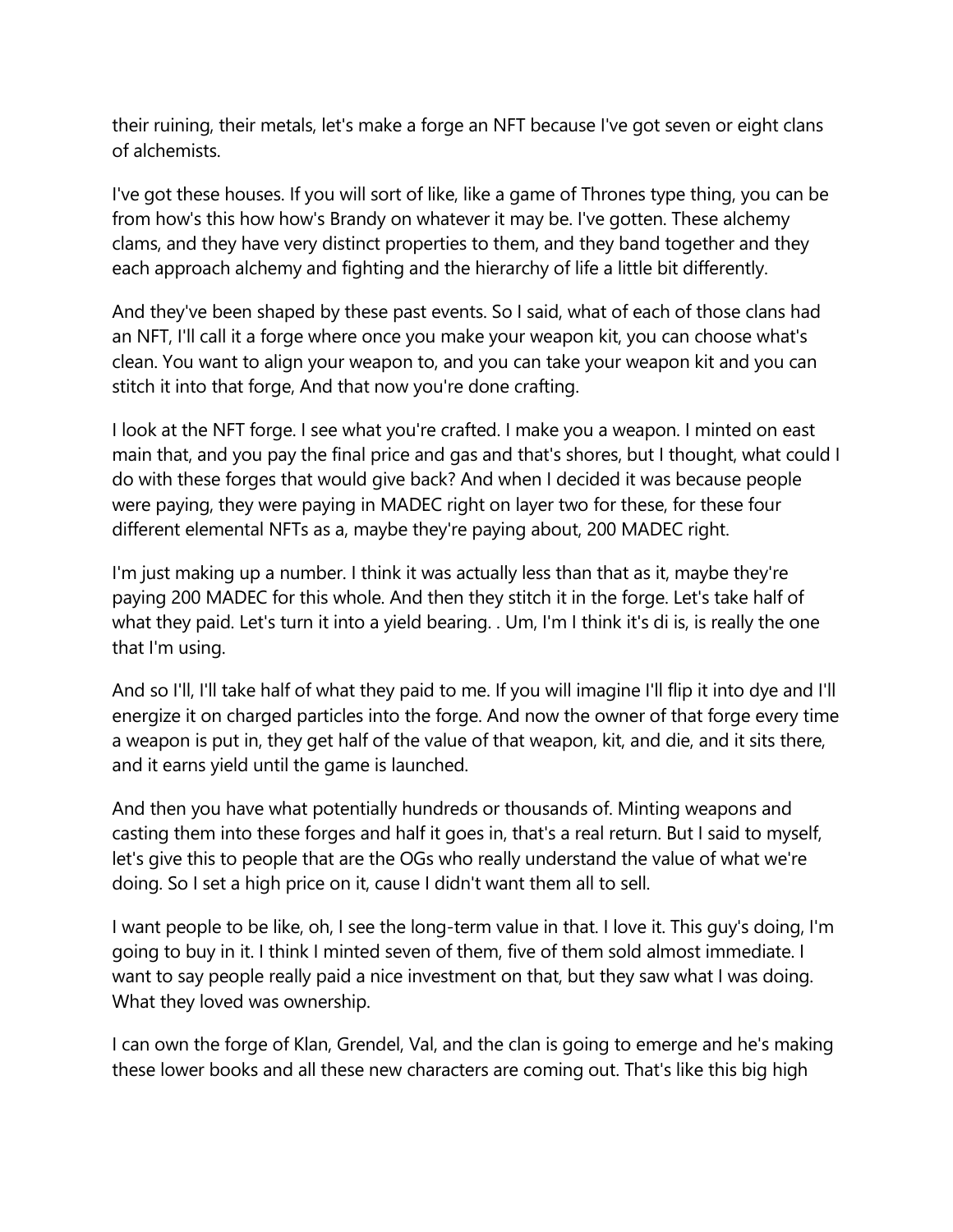profile thing. And then when the game launch. I've got this NFT, this got all of these kids being nested into it, plus the dye and the yield and all this type of stuff.

People really love that. So that was me trying to show to the community, right from the get-go. I really want to partner with you. I want to give something, and you guys are investing so heavily in me. Let me set you up for a real return. And now these people would come huge brand advocates for the game and the community, and they become, notable figures on the discord and all this type of stuff.

And they, and they've begun to go on. And encourage people, Hey, come mental weapon on book of ALK and by the way, choose my forge, right. So that was a really great thing. So one of the things that I did, if I can talk about just for a moment, As I said, I'm doing all this little elemental golds and silvers and bronze, and these ruins and people are making these kits.

What if I'm, what if I minted like a high level gold and a high level bronze and a high level silver. So that if you bought all three of the high-level ones cost you a little bit more, nothing crazy costs you a little bit more. If you got the best message. And you, and you put those into a room, and you cast that into a forge.

You could have a high level weapon created. So I created levels of weapons. I said, you've got a level one weapon. That's if you buy all the real base stuff, you've got level two. If you buy in the mid-range elements, a level three, if you buy some high elements and the level four, if you buy the best goal, the best silver, the best Browns, I will actually message you directly.

Once you've got your kit and you put it into forge also, you've mentored the quality of a level four weapon. What do you want this thing to be? What are your, what are you. And so I sent him a sketch. I said, what do you think about this sketch? You want to change this? What do you think about the hill?

What do you think about the length of the blade and with three different people that meant to do so far that meant these level fours? We went back and forth on every aspect of the weapon and right down to the color and the name. And I'm pitching everything to them before. Then when it's all done, it says, this is what you want, everything good.

Here's your weapon. Here's your car that has all your stats. Are we good? I go and I meant it. And I permanently list them in the metadata as a co-creator when something like a streaming animated show or something like this comes about on this, there'll be in the credit. Because they actually help co-create this weapon that's really, really important in the universe.